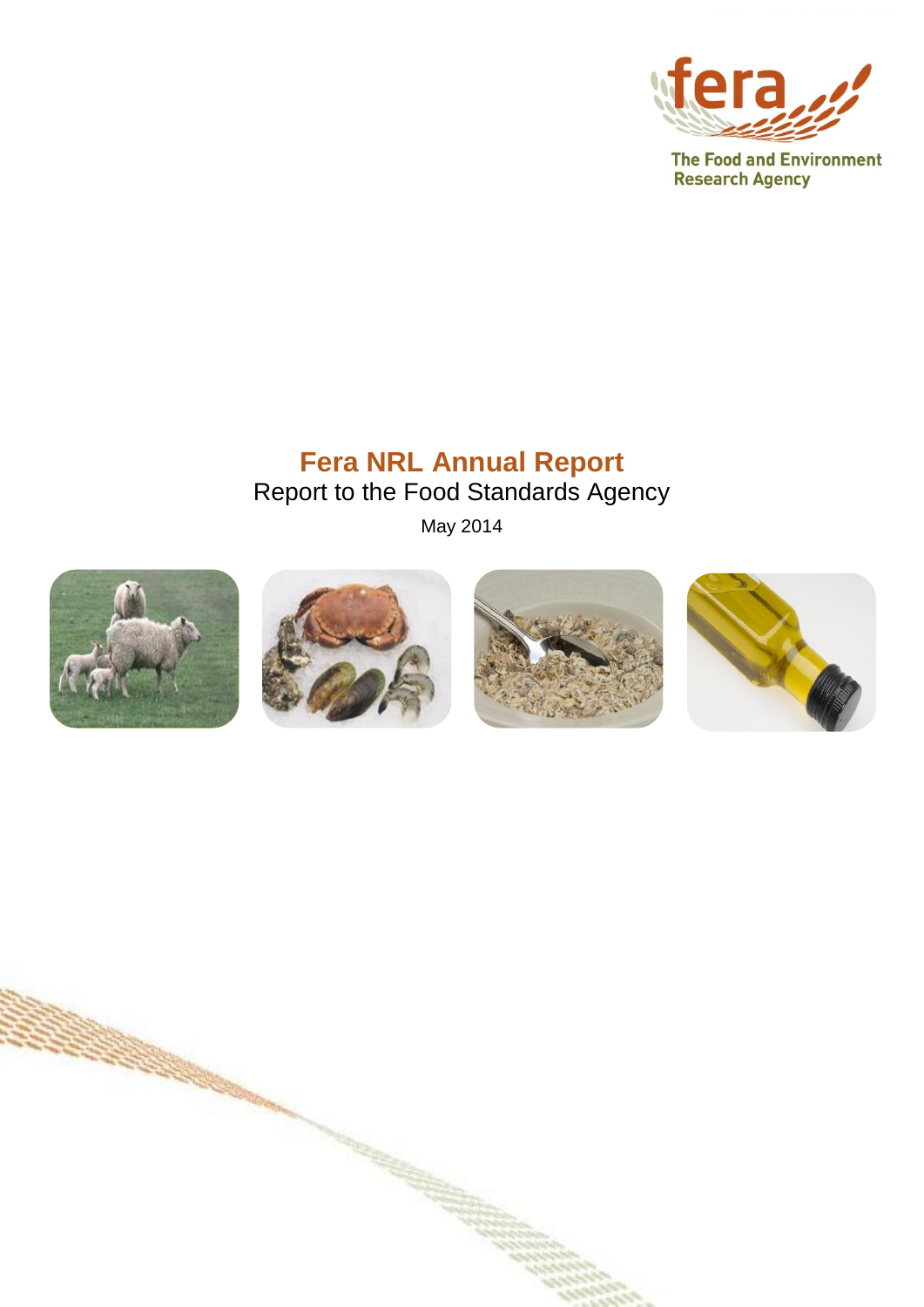## **Annual Report**

## Annual Report on Operation of National Reference Laboratory (Chemical Safety in Food and Feed) by The Food and Environment Research Agency

April 2013 – March 2014

| <b>Report Number</b>     | Fera/NRL/2013/06                                                                                                                                  |
|--------------------------|---------------------------------------------------------------------------------------------------------------------------------------------------|
| <b>Authors</b>           | S. MacDonald, M. Baxter, M. Rose, J. Holland, E. Bradley<br>and I. Leon                                                                           |
| Date                     | May 2014                                                                                                                                          |
| Sponsor                  | <b>Food Standards Agency</b><br><b>Aviation House</b><br>125 Kingsway<br>London<br>WC2B 6NH                                                       |
| Sponsor's Project No     | FS616030, FS616031, FS616032, FS616033, and FS616034                                                                                              |
| Fera Project No          | A <sub>2</sub> BO                                                                                                                                 |
| Fera File No             | <b>FLN 9259</b>                                                                                                                                   |
| <b>Principal Workers</b> | S. MacDonald, M. Baxter, M. Rose, J. Holland, E. Bradley<br>and I. Leon                                                                           |
| <b>Project Manager</b>   | S. MacDonald                                                                                                                                      |
| Distribution:            | 1. Dr Andrew Damant (FSA)<br>2. Dr Ray Smith (FSA)<br>3. Mrs Chelvi Leonard (FSA)<br>4. Dr Laurence Castle (Fera)<br>5. Ms Susan MacDonald (Fera) |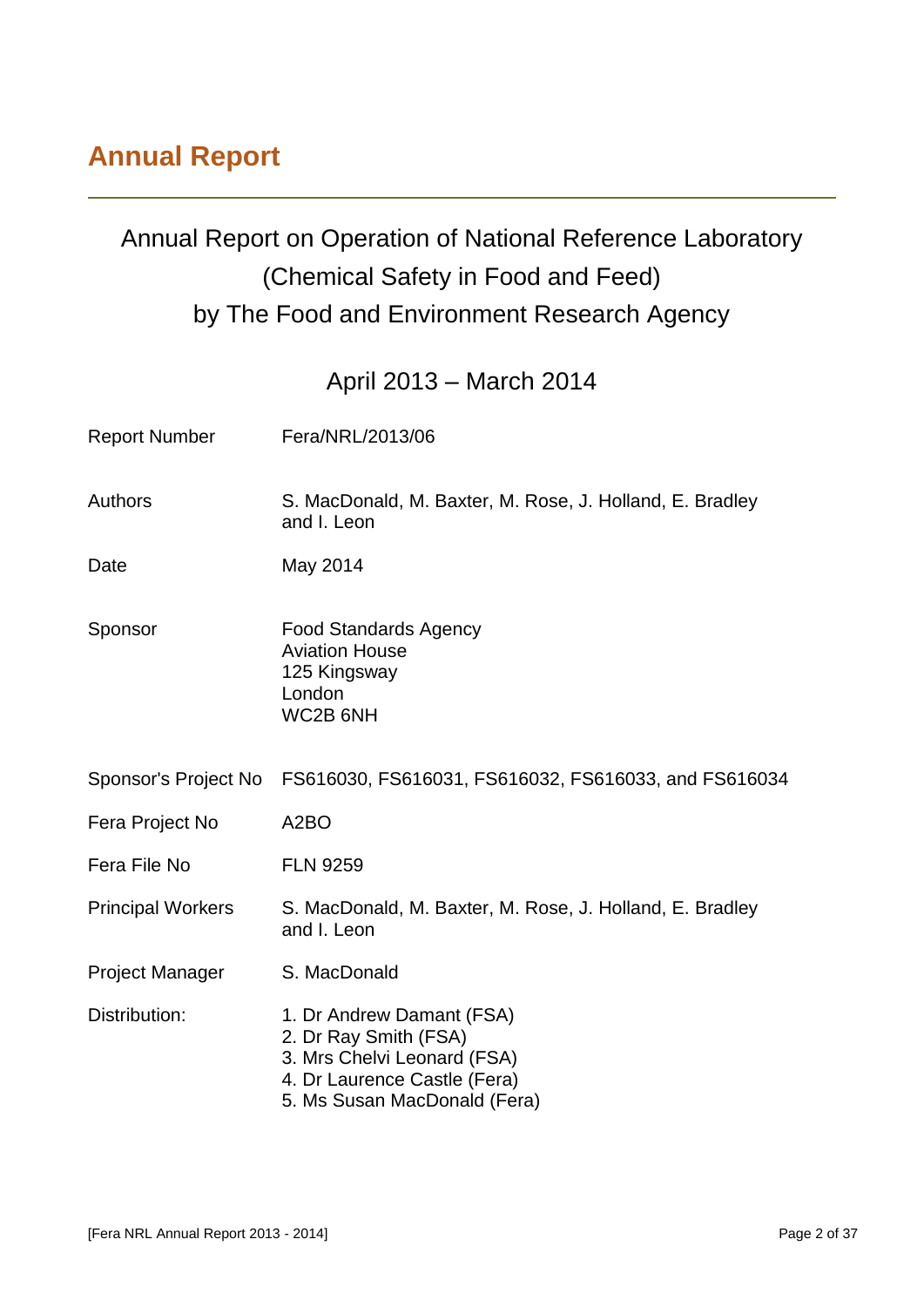## **1. Introduction**

## 1.1. Scope

Following a tender exercise by the Food Standards Agency (FSA), the Central Science Laboratory (CSL), was appointed as the National Reference Laboratory (NRL) for the UK for chemicals in food. The four year agreement was effective from the  $1<sup>st</sup>$  April 2008.

During 2008, the FSA carried out a separate tender exercise for the appointment of NRLs for feed. CSL was appointed as the NRL for dioxins and PCBs in feed in March 2009.

On 1<sup>st</sup> April 2009, CSL became part of The Food and Environment Research Agency (Fera).

Towards the end of 2011/12, a one year extension to the chemicals in food NRL contract was established by the FSA to cover 2012/13. This was to align the renewal dates across NRL contracts.

Under the most recent tender exercise held early in 2013, Fera was appointed as NRL for the food and feed areas set out below for the next four year period 2013 to 2017. There was an extension to the scope of the areas covered with feed being added to the heavy metals NRL area where prior to the new contract only the food area was covered by Fera. The inclusion of provision for feed along with food had been implicit in the mycotoxins area but this was also formalised to cover food and feed. Previously for dioxins and PCBs there were two separate areas for food and feed but these have now been amalgamated.

Fera acts as the UK NRL for the following groups of chemicals that can be found in food and feed:

- mycotoxins
- heavy metals  $\bullet$
- dioxins (PCDD/Fs) and polychlorinated biphenyls (PCBs)
- polycyclic aromatic hydrocarbons (PAHs) in food
- materials and articles in contact with food

Fera acts as proxy NRL for Malta for all of the above five contaminants areas. In addition Fera is the proxy NRL for Malta for some pesticides and veterinary drugs.

Some background information is provided below on the establishment of European Union and National Reference Laboratories along with the legislative, administrative and scientific framework within which they work, since it is within this frame that this Annual Report of activities should be viewed.

#### 1.2. Legislative Framework

#### **1.2.1. Regulation (EC) No 882/2004**

Regulation (EC) No 882/2004 of The European Parliament and of the Council of 29<sup>th</sup> April 2004 on official controls performed to ensure the verification of compliance with feed and food law, animal health and animal welfare rules provides legislation to ensure feed and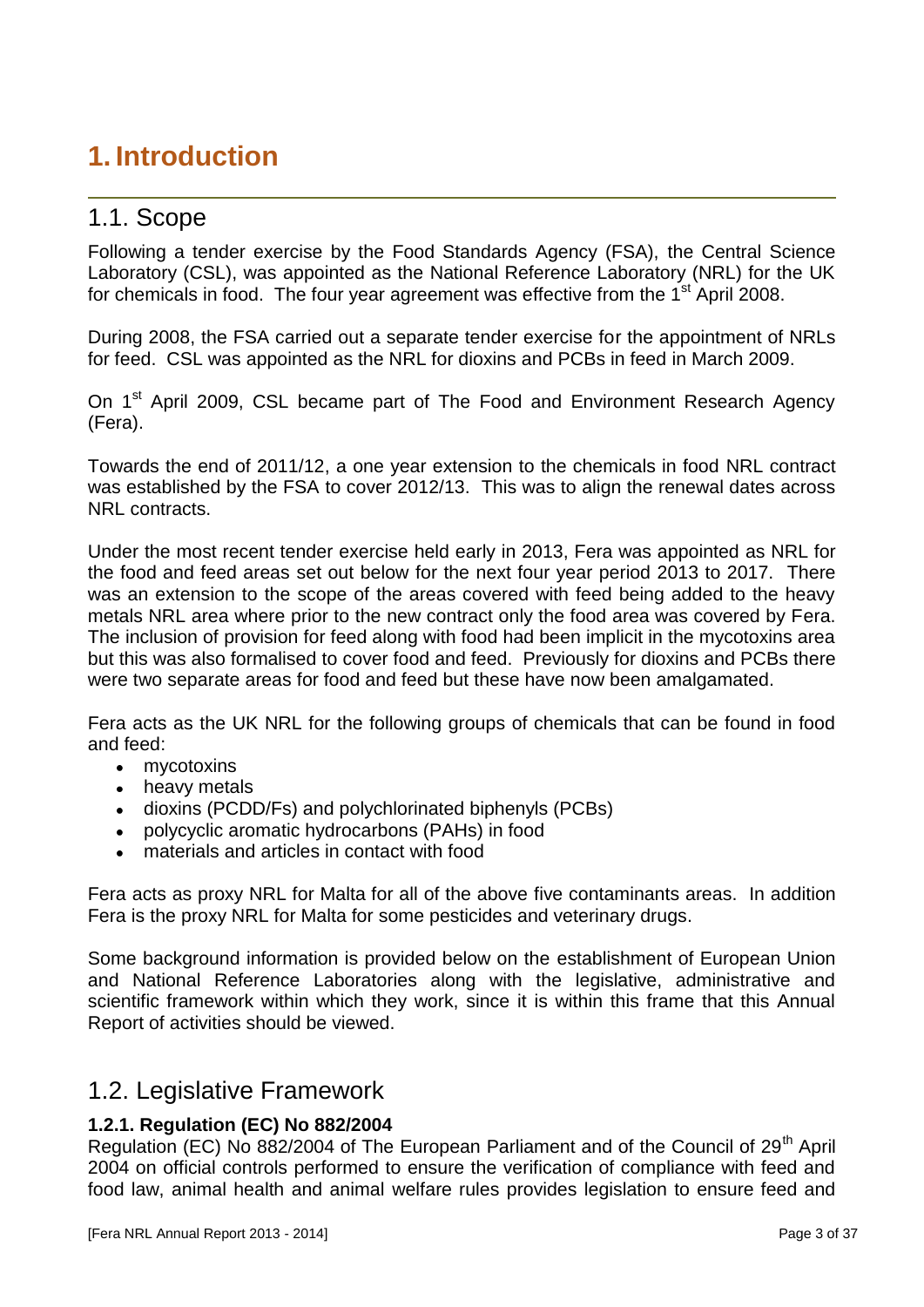food is safe and wholesome. The Regulation establishes a harmonised framework of rules for Member States to adhere to at a Community level. It also provides the legal basis for the European Commission to assess the effectiveness of national arrangements for official controls.

Regulation (EC) No 882/2004 can be found at:

[http://eur-lex.europa.eu/legal](http://eur-lex.europa.eu/legal-content/EN/TXT/?qid=1399359846222&uri=CELEX:02004R0882-20130701)[content/EN/TXT/?qid=1399359846222&uri=CELEX:02004R0882-20130701](http://eur-lex.europa.eu/legal-content/EN/TXT/?qid=1399359846222&uri=CELEX:02004R0882-20130701)

#### **1.2.2. Competent Authorities**

The UK competent authorities responsible for official controls in respect of feed and food law are designated formally in domestic legislation that gives effect to Regulation (EC) No 882/2004 at a national level. In the UK, responsibility for official feed and food controls is held centrally. The FSA has responsibility at central Government level for the main body of feed and food law in the UK (both domestic and EU).

Regulation (EC) No 882/2004 stipulates that each Member State should establish and implement a Multi-Annual National Control Plan (MANCP). This MANCP should cover the national official feed and food, and animal health and welfare control arrangements as well as plant health controls. It provides an overview of how these authorities and other bodies work together and sets out the strategic objectives and the planned activities of the various authorities for the period of the plan. The MANCP for the United Kingdom (April 2013 to March 2015) is available from the Food Standards Agency:

[www.food.gov.uk\enforcement\regulation\europeleg\feedandfood\ncpuk](http://www.food.gov.uk/enforcement/regulation/europeleg/feedandfood/ncpuk)

In practice, responsibility for monitoring and verifying compliance (official controls) and enforcement of feed and food law is divided between central and local authorities. Most enforcement for food (including imported food) is carried out by local and port health authorities (this involves over 400 local authorities). Local Government Regulation, part of Local Government Association, is the local government central body responsible for overseeing local authority regulatory and related services in the UK. A similar pattern exists for feed enforcement in Great Britain. However, in Northern Ireland DARD (Department of Agriculture and Rural Development) has this responsibility.

#### **1.2.3. Official Controls**

These are specifically defined for the purposes of Regulation (EC) No 882/2004 at Article 2(1). They are checks carried out by the competent authorities in the Member States to monitor compliance by feed and food businesses with the requirements set out in 'feed law' and 'food law'. These checks might include inspections, audits, sampling and analysis.

Official controls also relate to the checks carried out by the European Commission's Inspection Services (e.g. Food and Veterinary Office, FVO) to assess the performance of national control authorities and national control systems.

#### **1.2.4. The Rapid Alert System for Food and Feed**

The Rapid Alert System for Food and Feed (RASFF) was put in place by the European Union to provide food and feed control authorities with an effective tool to exchange information about measures taken responding to serious risks detected in relation to food or feed. This exchange of information helps Member States to act more rapidly and in a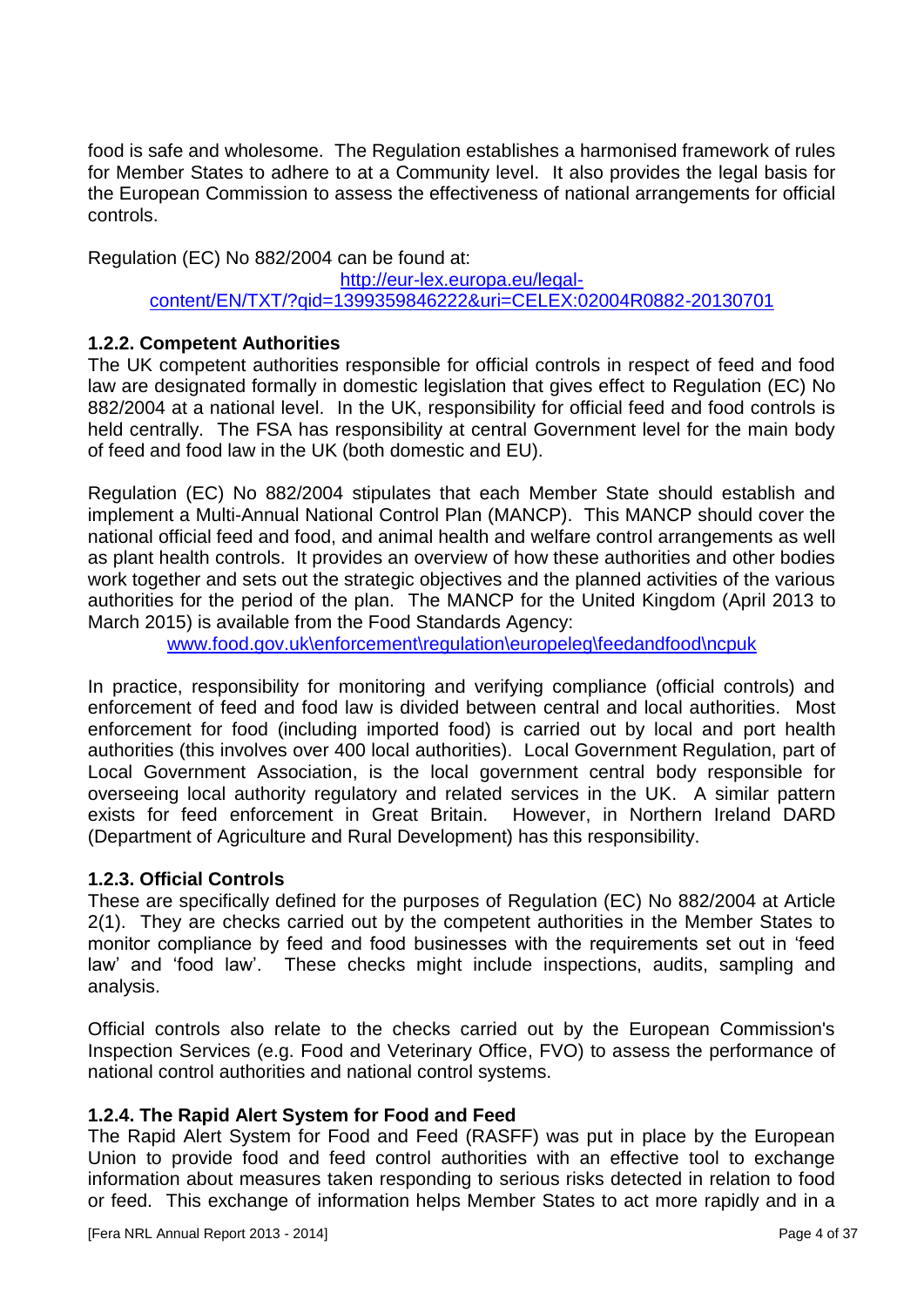coordinated manner in response to a health threat caused by food or feed. The FSA is a member of the RASFF network and is the UK contact point for RASFF notifications. The RASFF Portal website and its online searchable database of RASFF notifications provide users with a multitude of search and selection criteria.

#### **1.2.5. Official Control Laboratories (OCLs)**

Central competent authorities designate official laboratories for the purposes of chemical analysis or microbiological examination of feed or food samples taken by enforcement practitioners. Control bodies are independent third party organisations to which specific control tasks have been delegated by the competent authority. Delegated tasks might include chemical analysis, inspection, or sampling. The competent authority retains the responsibility for the work and for taking any formal enforcement action should noncompliance be found. Control bodies are subject to audit or inspection by the competent authorities in respect of the control tasks delegated to them.

Designation may only be granted if the laboratory meets certain standards (i.e. is accredited to the European Standards specified in Article 12 of Regulation (EC) No 882/2004). In the UK, accreditation is undertaken by the United Kingdom Accreditation Service (UKAS). A list of official feed and food laboratories that undertake chemical analysis or microbiological examination of samples on behalf of local authorities and district councils is published on the Food Standards Agency website. The Association of Public Analysts (APA) website also gives contact details for official control laboratories: <http://www.publicanalyst.com/>

#### **1.2.6. European Union Reference Laboratories (EURLs)**

EURLs are appointed by the Commission. Regulation (EC) No 776/2006 that amends Regulation (EC) No 882/2004 pertains as regards EURLs.

EURLs assist the harmonisation process by increasing the current analytical scope throughout the EU in quantity and quality of the results. Summarising Article 32 of Regulation (EC) No 882/2004, EURLs for feed and food are responsible for:

- a) Providing NRLs with details of analytical methods, including reference methods;
- b) Coordinating application by the NRLs of the methods referred to in (a), in particular by organising comparative testing and by ensuring an appropriate follow-up of such comparative testing in accordance with internationally accepted protocols, when available;
- c) Coordinating, within their area of competence, practical arrangements needed to apply new analytical methods and informing NRLs of advances in this field;
- d) Conducting initial and further training courses for the benefit of staff from NRLs and of experts from developing countries;
- e) Providing scientific and technical assistance to the Commission, especially in cases where Member States contest the results of analyses.

Details of the EURLs relevant to this report are given in Appendix 1.

#### **1.2.7. National Reference Laboratories (NRLs)**

The European Commission has created a network of NRLs coordinated by the EURLs. This network of laboratories is responsible for setting up EU-wide standards for routine procedures and reliable testing methods in the areas of feed and food and animal health. Each Member State must designate an NRL to correspond to each EURL, although the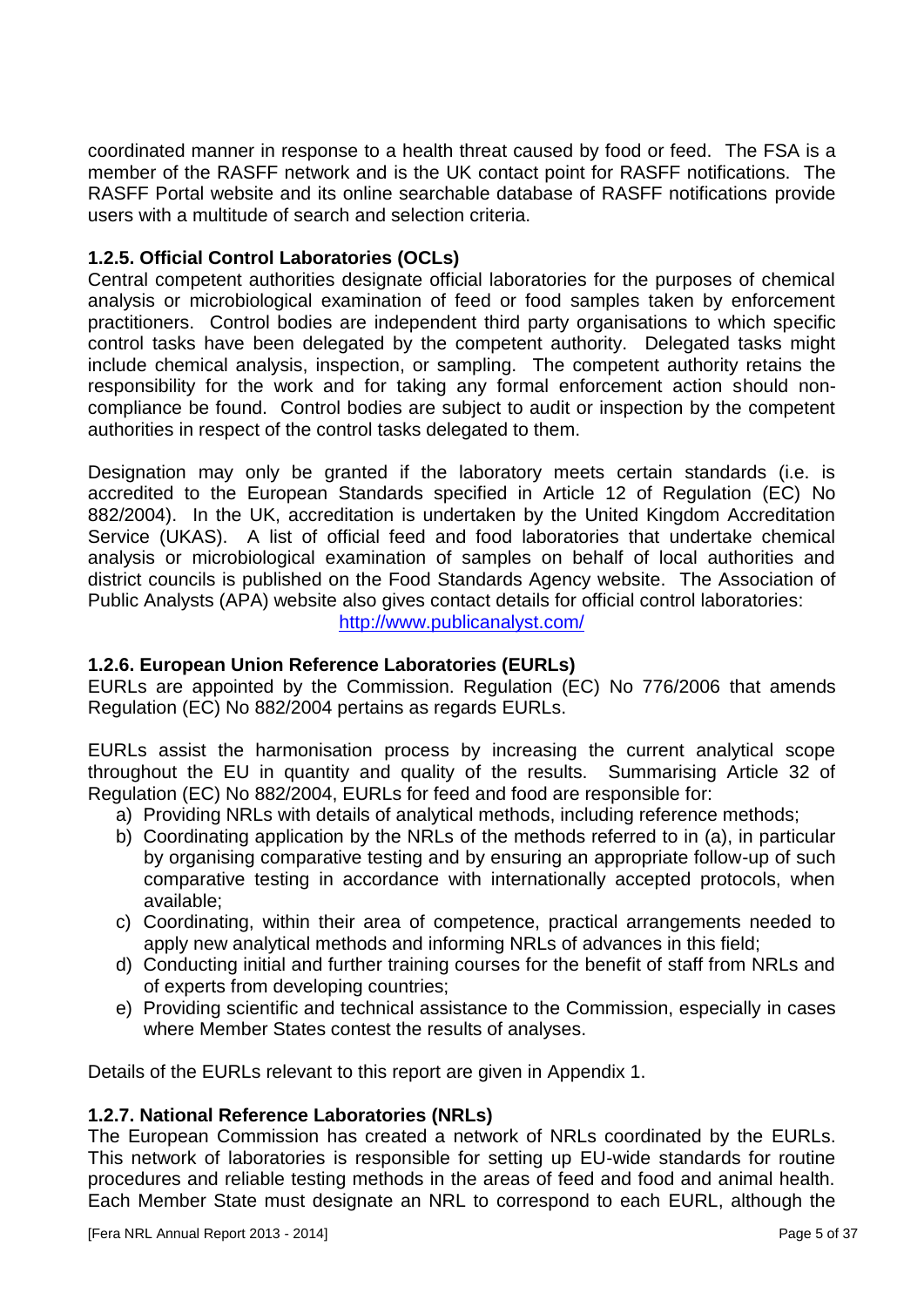NRL does not have to be located in the designating Member State. These laboratories must collaborate with the EURL in their particular area of expertise and disseminate nationally the information provided by the EURL. In addition, they provide scientific and technical assistance to the national competent authorities.

According to Article 33 of Regulation (EC) No 882/2004, duties of the NRLs include collaboration with the EURLs and coordination of the activities of official laboratories, organisation of comparative tests and ensuring appropriate follow-up, dissemination to the competent authority and official national laboratories information that the EURLs supply, provision of scientific and technical assistance.

The NRL role:

It is a requirement of Regulation (EC) No882/2004 that NRLs:

- a) Collaborate with the EURL in their area of competence;
- b) Coordinate, for their area of competence, the activities of official laboratories responsible for the analysis of samples;
- c) Organise comparative tests between the official national laboratories and ensure an appropriate follow-up of such comparative testing;
- d) Ensure the dissemination to the competent authority and official national laboratories of information that the EURL supplies;
- e) Provide scientific and technical assistance to the competent authority for the implementation of coordinated control plans adopted in accordance with Article 53 (coordinated control plans).

EURLs establish a network between EURLs, NRLs and OCLs. The overall objective of the EURLs and NRLs is to improve the quality, accuracy and comparability of the results at OCLs. Full details of UK NRLs can be found in the Appendices of the UK Multi-Annual National Control Plan (see 1.2.2). Contact information for the individual UK NRLs operated by Fera are given in Appendix 2.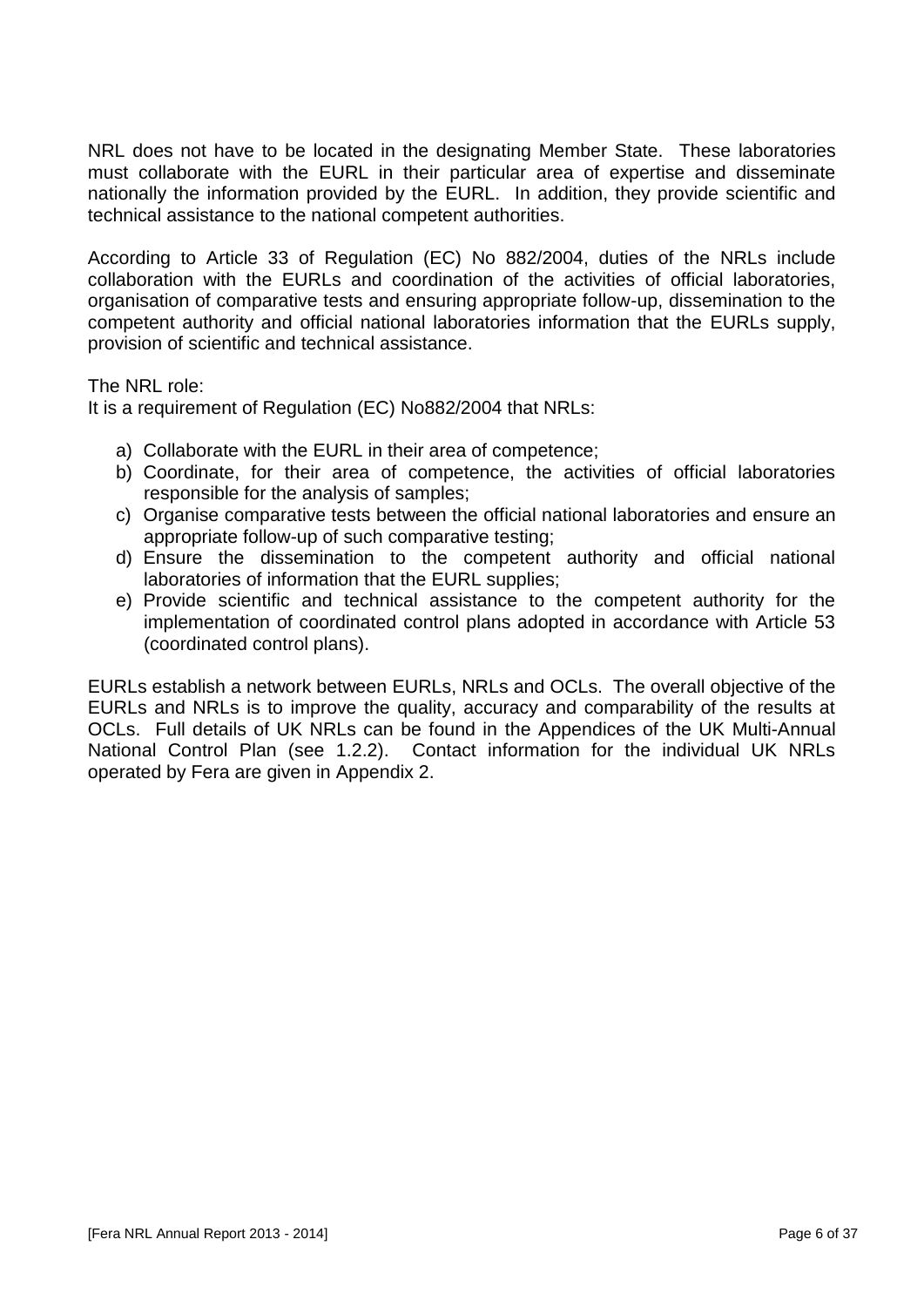## **2. Fera National Reference Laboratory (NRL)**

## 2.1. General and Contract Activities

An open and standing invitation from Fera to OCLs inviting them to participate in Fera NRL visits to them is updated annually and placed on the NRL website.

## 2.2. Steering Group Committee

The Steering Group Committee exists to maintain an overview of the NRL activities and ensure good communication with the OCLs. The Committee comprises: four Public Analysts, one each to represent England, Scotland, Wales and Northern Ireland; and staff from the FSA and Fera. The Public Analysts are seen as key members of the Steering Group Committee as end users of the results of much of the work of the NRL.

#### **2.2.1. Seventh Steering Group Committee Meeting**

This meeting was held at the FSA in London on  $13<sup>th</sup>$  November 2013. The meeting was attended by Chelvi Leonard (FSA), Frank Hollywood (Public Analyst, Staffordshire; England), John Robinson (Public Analyst, Minton Treharne and Davis; Wales), Ron Ennion (Public Analyst, Public Analyst Scientific Services Ltd; Northern Ireland), Paul Hancock (Public Analyst, Worcestershire Scientific Services; APA training committee) Susan MacDonald and Irene Leon (NRL). Members of the FSA were present for relevant sections: Alan Dowding, Gavin Shears, Christina Baskaran and Jonathan Briggs from the Contaminants Division and Ray Smith from the Hygiene and Microbiology Division. Will Munro (FSA in Scotland) participated by teleconference.

An update on each area was given including EURL activities, legislation, methodology, training and the NRL website.

## 2.3. Training Activities

#### **2.3.1. APA Training Committee**

Susan MacDonald attended the APA Training Committee Meeting in London on 11<sup>th</sup> December 2013.

Throughout the year, Susan MacDonald made regular contact with the APA Training Liaison officer.

#### **2.3.2. Food Contact Materials OCL Training Workshop**

A workshop was held at Fera on  $20<sup>th</sup>$  February 2014 for OCL staff. Further details can be found in 7.5.1.

#### **2.3.3. Future Activities**

Further activities and training identified are:

- Measurement Uncertainty
- More semi reference materials and associated semi-formal PTs along the lines as previously provided by the NRL for OCLs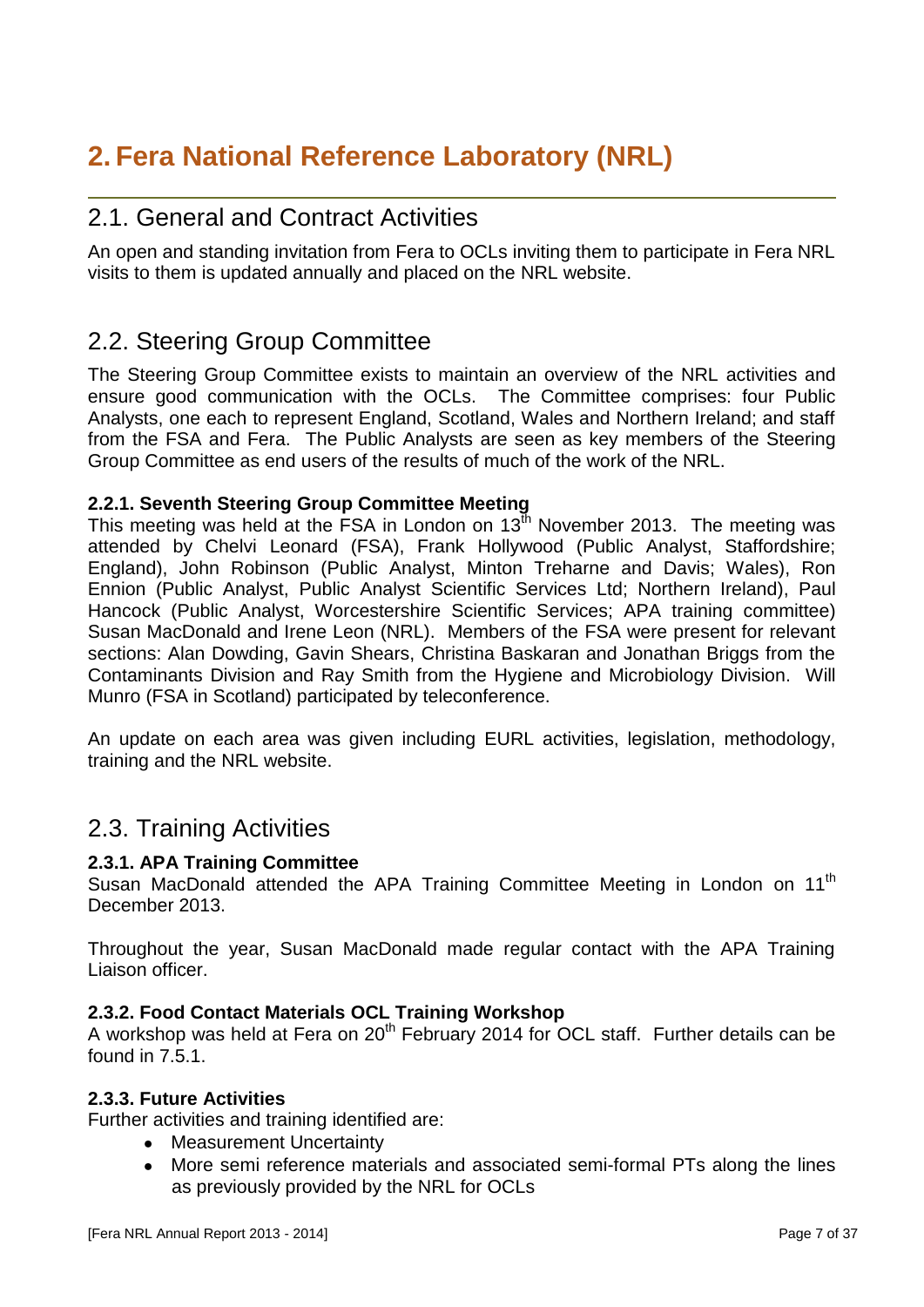## 2.4. Website

The Fera NRL website is seen as a key part of the NRL function, in terms of dissemination, as a source of resources and also as a means of communication and building a network of official control laboratories within the UK.

On 1<sup>st</sup> November 2013, Fera launched a new website for its corporate and agri-food commercial services. This is also home to the Fera NRL website:

<http://fera.co.uk/food/nationalReferenceLaboratory/>

The content associated with each function is reviewed and updated as necessary in the interest of continual improvement.

## 2.5. Support/ Contact with Other NRLs

There has been regular contact with a number of NRLs across the year. Advice has particularly been provided for mycotoxins and materials and articles in contact with food covering a variety of topics.

## 2.6. Future Activities

The following are planned as general activities for 2014-15:

- Participation in EURL PTs and circulation of information to OCLs when appropriate.
- Visits to OCLs will be planned as required.
- Steering Group Committee Meeting.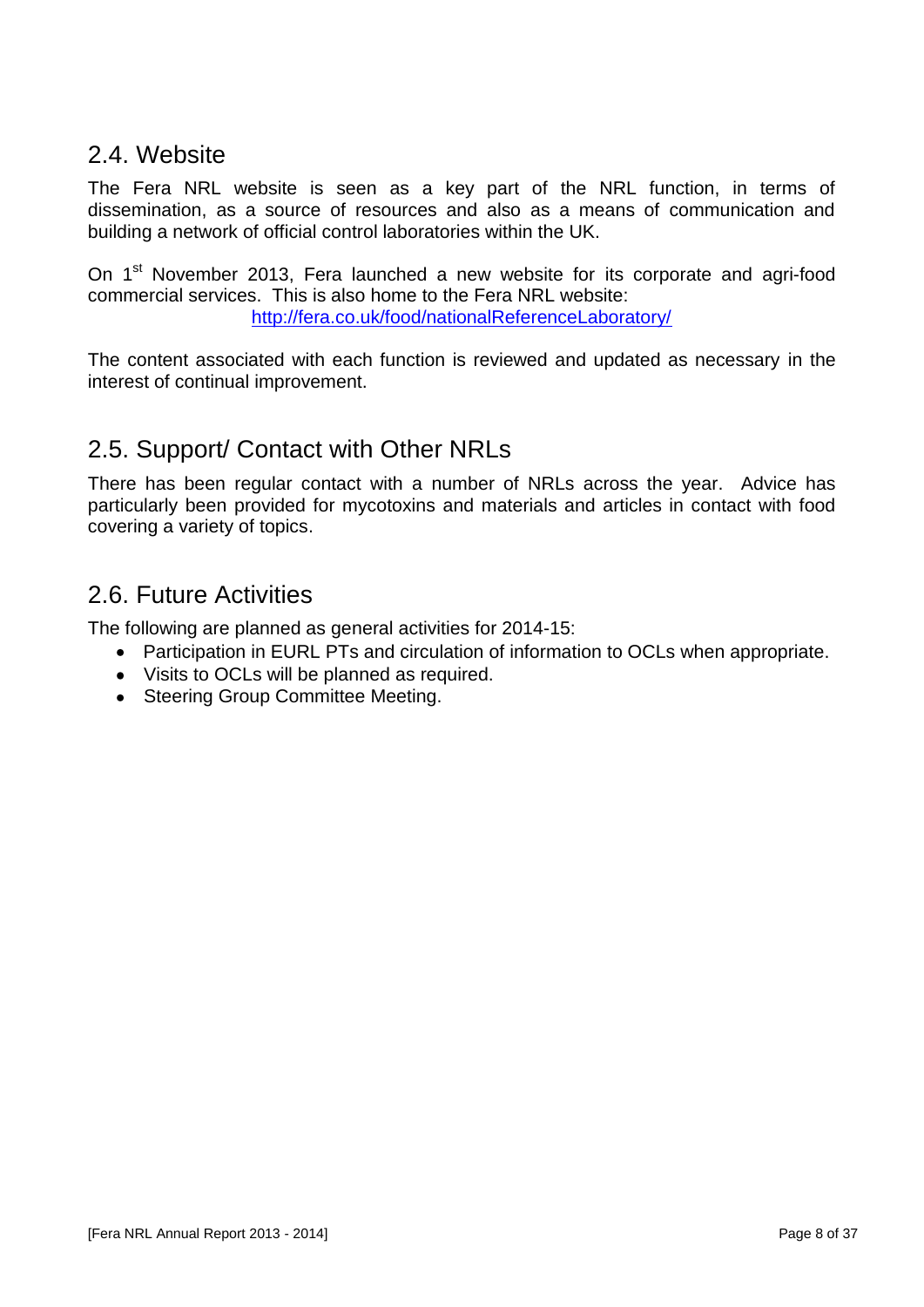# **3. Mycotoxins NRL (Susan MacDonald)**

## 3.1. Introduction

Mycotoxins are secondary metabolites produced by some moulds. They can occur in a wide range of foods, often with no visible signs of mould spoilage to the food. They have a wide range of chemical properties and toxicities to humans and food-producing animals. Exposure to some mycotoxins is controlled through European and National Legislation. The Contaminants in Food (England) Regulations 2010 provide for the enforcement of European Commission Regulation (EC) No 1881/2006, setting maximum levels for certain contaminants in foodstuffs. There are similar domestic Regulations for Scotland, Wales and Northern Ireland. Methods to be used for sampling and analysis for enforcement purposes are prescribed in Commission Regulation (EC) No 401/2006 and its subsequent amendment Commission Regulation (EU) No 178/2010.

Directive 2002/32/EC on undesirable substances in animal feed sets limits for aflatoxin B<sub>1</sub> and ergot sclerotia bodies in animal feed. In addition Commission Recommendation of  $17<sup>th</sup>$  August 2006 on the presence of deoxynivalenol, zearalenone, ochratoxin A, T-2 and HT-2 and fumonisins in products intended for animal feeding sets out a table of Guidance Values for these mycotoxins in products intended for animal feeding. The values vary depending on the intended use, with lower levels for more sensitive species.

There have been a number of changes in European legislation relating to mycotoxins in the past year, these are summarised below.

## 3.2. Activities of the EURL-NRL Network on Mycotoxins

The Joint Research Centre (JRC) Institute for Reference Materials and Measurements (IRMM) is the EURL for mycotoxins and is located in Geel, Belgium. It works together with appointed NRLs of the EU Member States. The EURL for mycotoxins aims to facilitate the implementation of European legislation related to monitoring of mycotoxins in food of plant origin and animal feed. The EURL website can be found at:

[http://irmm.jrc.ec.europa.eu/EURLs/eurl\\_mycotoxins/Pages/index.aspx](http://irmm.jrc.ec.europa.eu/EURLs/eurl_mycotoxins/Pages/index.aspx)

#### **3.2.1. Regulations**

Regulation (EC) No 1881/2006 has been amended by Regulation (EC) No 212/2014 to include a maximum level of 2000 μg/kg citrinin in food supplements based on rice fermented with red yeast Monascus purpureus. The level shall apply from 1<sup>st</sup> April 2014. The maximum level is to be reviewed before 1<sup>st</sup> January 2016 to consider information on exposure to citrinin from other foodstuffs and updated information on the toxicity of citrinin in particular as regards carcinogenicity and genotoxicity.

There is a proposal to amend Regulation (EC) No 1881/2006, setting a limit of 500 mg/kg for Ergot sclerotia for cereal grains intended for human consumption except corn and rice. The maximum level would be reviewed before 31<sup>st</sup> December 2016. The proposal is due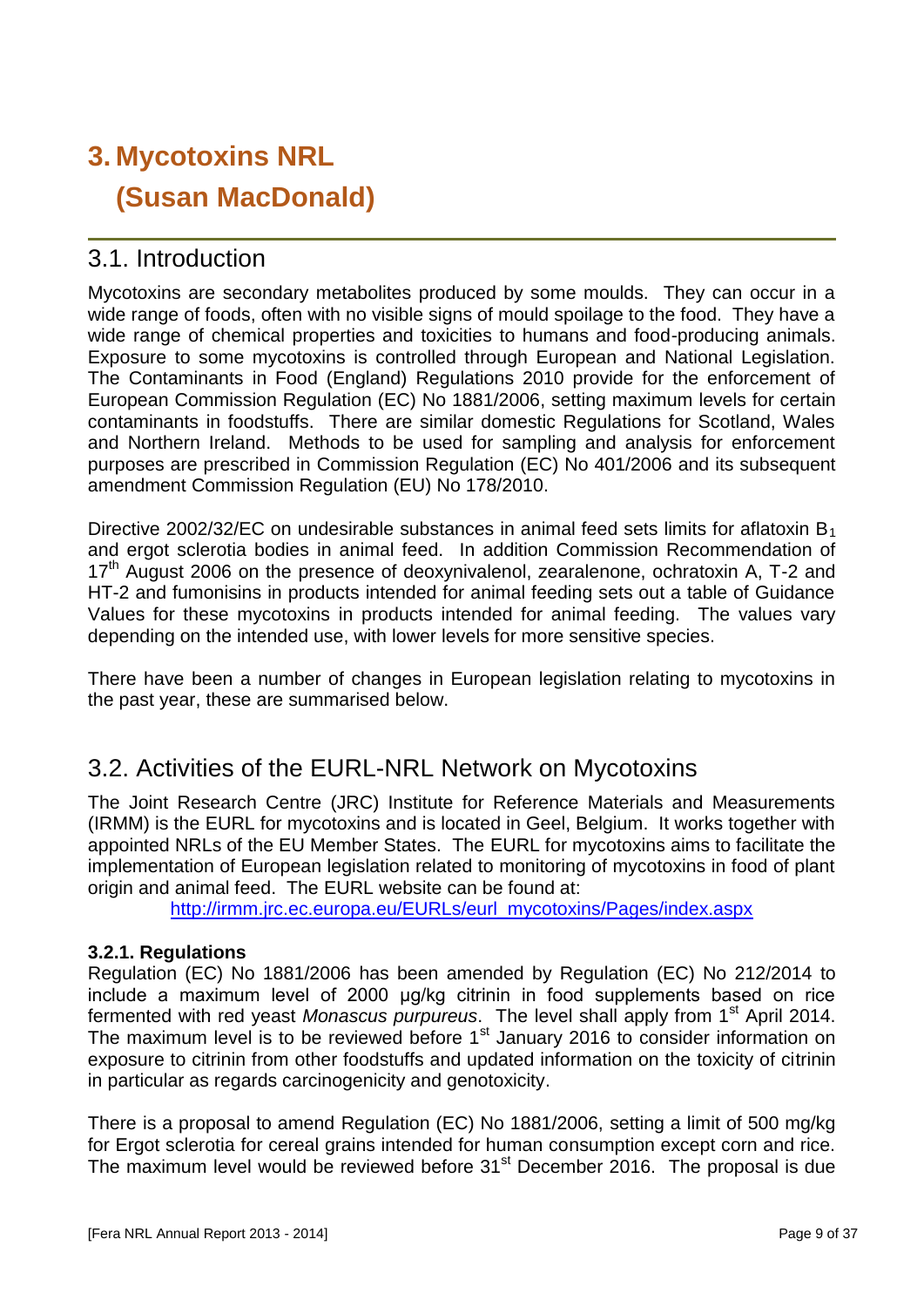to be voted on at the Standing Committee on the Food Chain and Animal Health (Toxicological Section) shortly.

Regulation (EC) No 401/2006 establishes the criteria for the sampling for the control of the levels of mycotoxins. The sampling legislation for mycotoxins with respect to the sampling of large lots, spices and food supplements, performance criteria for T-2, HT-2 toxin and citrinin and screening methods of analysis will be amended by Regulation (EC) No 519/2014 and shall apply from  $1<sup>st</sup>$  July 2014.

Regulation (EU) No 691/2013 was published in the Official Journal, and came into force on 1<sup>st</sup> January 2014. It amends Regulation (EC) No 152/2009 on methods for sampling and analysis for animal feed.

Since 25<sup>th</sup> January 2010 imports of certain feed and food of non-animal origin, from certain non-EU countries, that are considered to be 'high-risk' can only occur through specific ports and airports approved as designated points of entry (DPEs). A 'high-risk' product is feed or food that is either a known, or an emerging risk to public health, e.g. specific products at risk of aflatoxin contamination have been included.

The list of the 'high-risk' products, country of origin and the frequency of checks required can be found at Annex I of Commission Regulation (EC) 669/2009, this is reviewed regularly and was most recently amended by Commission Implementing Regulation (EU) 323/2014 of 28th March 2014.

Regulation (EC) No 1152/2009 consolidated a number of 'safeguard measures' and lays down specific measures for control of aflatoxins in products from certain third countries. This will now be amended to reflect some changes in the control frequencies for the import of certain foodstuffs from certain third countries. The amended version will form a new regulation and Regulation (EC) No1152/2009 will be repealed.

#### **3.2.2. Contact with the EURL**

There has been a lot of contact via email, web interfaces and at the EURL workshop. In advance of the EURL Workshop several questionnaires were circulated that Fera completed and returned. These were about sampling and sample preparation uncertainty; LOD and LOQ information for different analytes by LC, GC and LC-MS; and method criteria for LC-MS/MS methods. The information from these was collated and presented at the EURL–NRL Workshop.

At the request of DG SANCO, the EURL was requested to collect information from the NRLs about the way Article 33 (concerning performance of NRLs) of Regulation (EC) No 882/2004 is implemented within Member States. The EURL sent a questionnaire asking which methods the NRL has available and accredited, and asked about organisation of PTs for OCLs. The questionnaire was received in September 2013 and returned in October 2013.

#### **3.2.3. Workshop of EURL-NRL Network**

The 8<sup>th</sup> Mycotoxin EURL-NRL Workshop was held in Rome on 10-11<sup>th</sup> June 2013. A report of the meeting was prepared and circulated to the FSA.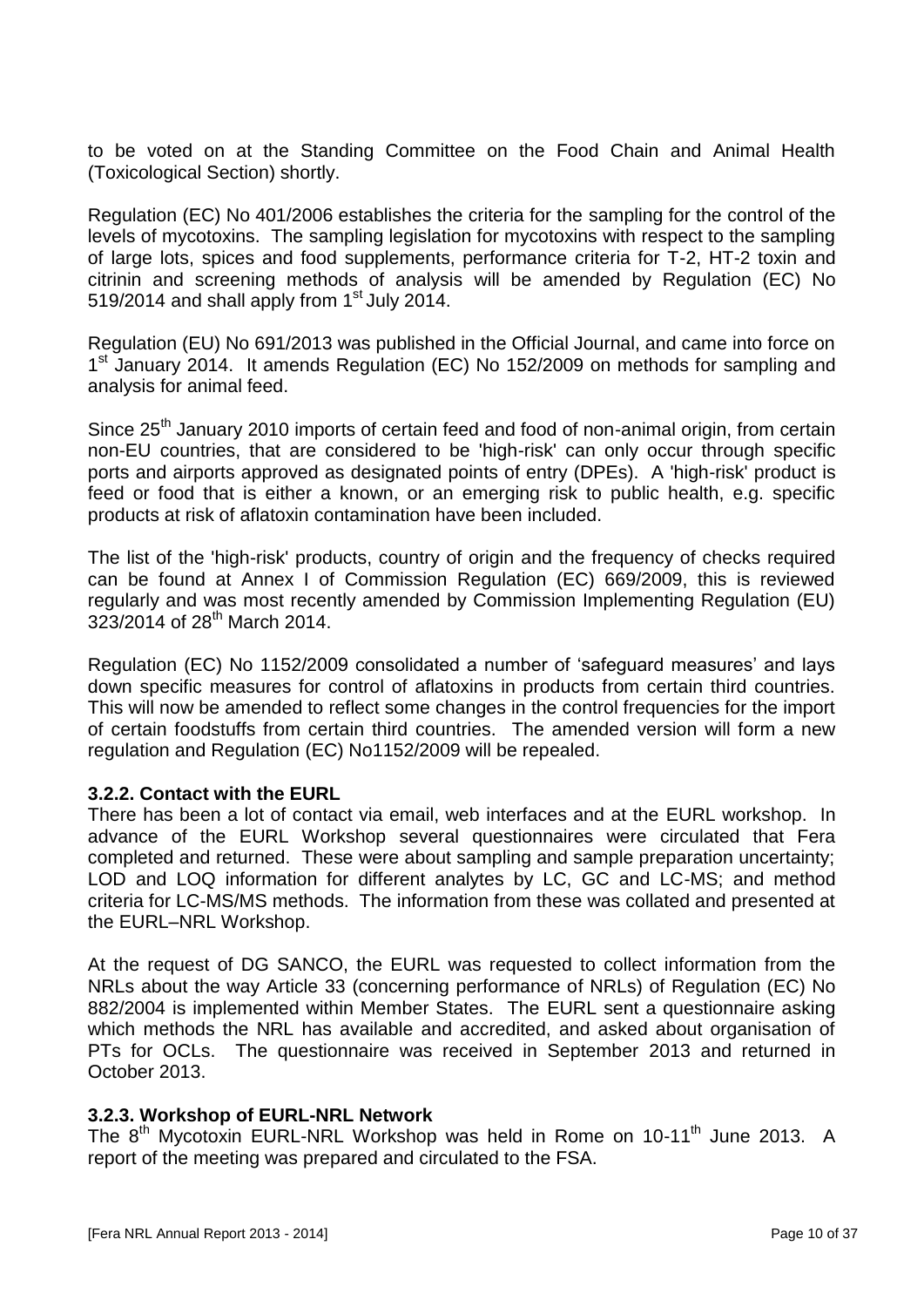The key points presented by the EURL at the meeting were:

- the results from the 2012 PT
- the arrangements for the next 2013 PT (maize multitoxin)
- plans for future PTs

There were several discussion topics that resulted in working groups being set up. These were:

- Issues raised at ISO17025 audits
- Sampling & sample preparation uncertainty
- Guidelines for criteria for LC-MS/MS methods
- Guidelines for screening methods

In addition details about the web based communication system, CIRCA-BC were presented.

#### **3.2.4. EURL 2012 Proficiency Test - Deoxynivalenol, Zearalenone, T-2 and HT-2 Toxin in Cereal**

The results of this PT were presented at the EURL-NRL workshop. Results for deoxynivalenol and zearalenone were very good, most labs attained satisfactory performance. However the consensus results for T-2 and HT-2 toxin of the participating laboratories did not agree with the assigned values that had been established during sample preparation with Isotope Dilution Mass Spectrometry (IDMS). Therefore z-scores were not given in the report. An investigation at the EURL could find no reason, but there was no resource to retest the material using this method. Calculations, using statistics used by other PT schemes to establish assigned 'consensus' values using a robust mean, showed the NRL laboratories were all in good agreement with each other but they did not agree with the values from IDMS. Had the 'consensus' approach been adopted to calculate z-scores, most laboratories (including Fera) would have been deemed to be satisfactory. However it has been decided to leave the report as it stands, and not issue zscores for T-2 and HT-2 toxins.

#### **3.2.5. EURL Proficiency Test 2013 - Patulin in Apple Juice**

This PT was mandatory for NRLs and open to participation by OCLs. The FSA agreed to fund OCL participation as an ad hoc activity, in total nine UK OCLs registered to participate. Test samples (two apple juice samples) were received in April 2013, and results reported in May 2013. The draft report of the study was received in September 2013 and the final report received January 2014. Fera's performance was satisfactory, as were the majority of the OCLs. However two OCLs had either unsatisfactory or questionable results. Both labs were contacted and asked to investigate the cause and report back to the NRL. Both laboratories replied, one sent a page of calculations to review. No problems were identified. The second laboratory reviewed their procedure and could find no problems. However they prepared a new standard and analysed a FAPAS PT sample from a previous round and this time found satisfactory results. A third laboratory did not submit any results to the PT. To date no response has been received from the laboratory.

#### **3.2.6. EURL Proficiency Test 2013 - Maize for Multitoxins**

This PT was open to OCL laboratories. Five UK OCLs registered and their participation was funded by the FSA as an ad hoc activity. Samples (two cereals) were received on 1<sup>st</sup> August 2013. Laboratories were required to test the samples for aflatoxin  $B_1$ ,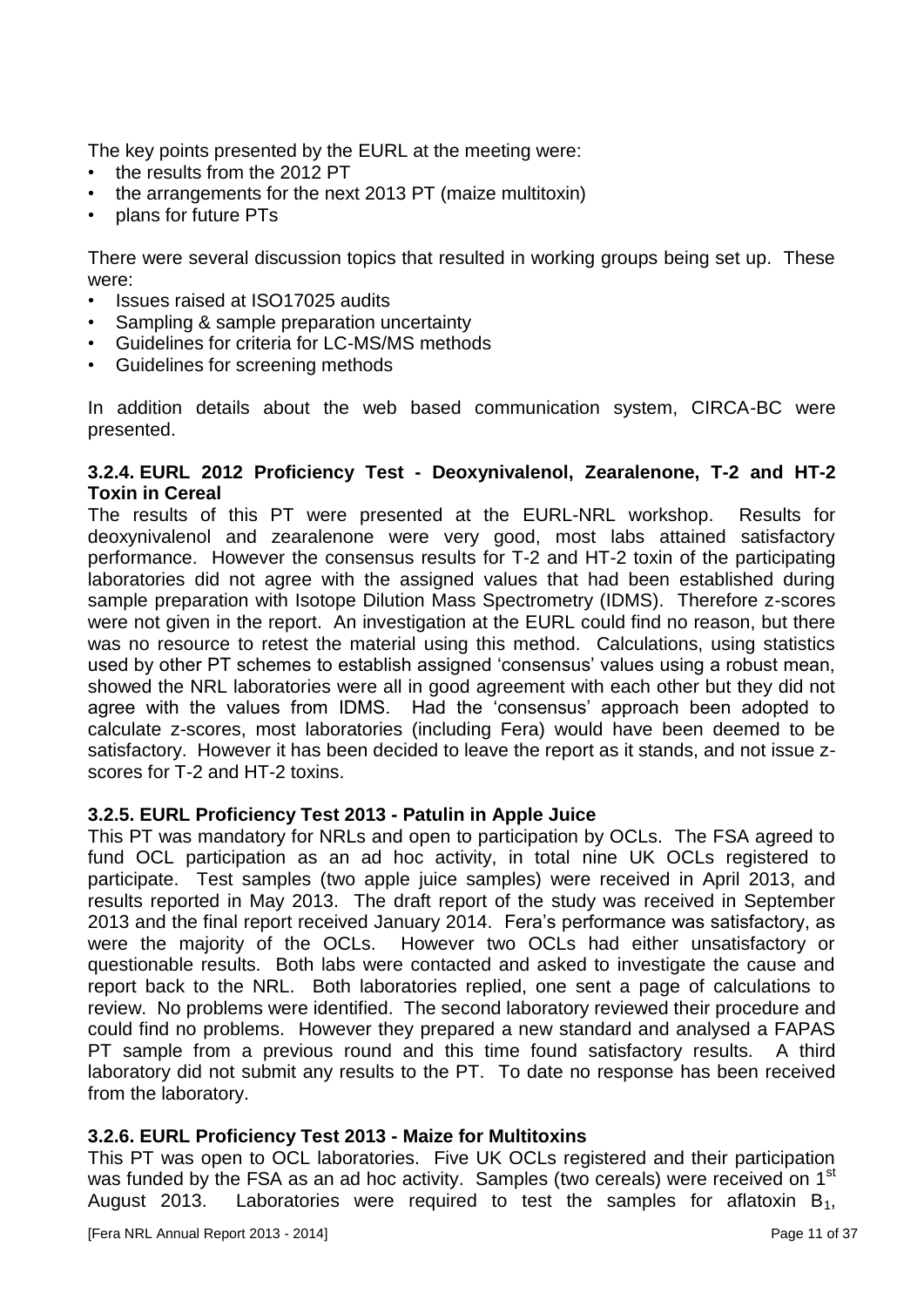deoxynivalenol and fumonisin  $B_1$ . Laboratories could use any method of their choice, this could be a single method or separate methods for each toxin. Results were reported via an on-line portal. It was stated at the EURL workshop that other toxins were present in the sample and these could be reported in addition to the mandatory analyses. Additional mycotoxins were detected during analysis, e.g. aflatoxins  $B_2$ ,  $G_1$  and  $G_2$ , however the online reporting procedure did not have any result fields other than for the mandatory toxins, so the other results were not reported.

The EURL issued the draft report and asked for comments, some minor comments were returned. Fera's results were satisfactory for all analytes except fumonisin  $B_1$  in the feed cereal. In this case our reported result of 8.4 mg/kg was significantly lower than the assigned value of 31.2 mg/kg resulting in an unsatisfactory z-score. The majority of laboratories had a problem with this analysis, with only 12/58 achieving a satisfactory score. In total 79% (46/58) of laboratories obtained a z-score outside  $\pm$  2.0. A few of these were >2.0 (8 labs), however the majority of labs obtained scores <-2.0, with many of the results reported in the range 1-10 mg/kg (24/58 labs) (similar to the Fera result). Initial evaluation of the data by the EURL suggested there may be a link between the method used and result reported, for example labs that reported using immunoaffinity column clean-up appeared to report lower results than those with another or no clean-up. It was stated a full evaluation of the method questionnaires would be carried out and this will be a topic for discussion at the next EURL-NRL workshop.

Five UK OCLs participated in this PT as well as the NRL. Overall results were very good, for aflatoxin  $B_1$  8/9 OCLs' reported results were satisfactory. For deoxynivalenol 6/10 OCL results were satisfactory, two were questionable and two were unsatisfactory. Both unsatisfactory results were obtained by the same laboratory. One laboratory did not report any fumonisin results. For the high level fumonisin  $B_1$  sample, two OCLs obtained low unsatisfactory z-scores, one OCL obtained a satisfactory result, and one lab reported a result as a greater than value so could not be given a z-score. For the lower level sample three OCLs were satisfactory, the other laboratory obtained a score of -2.1 so was just questionable.

The EURL sent emails with follow up actions for questionable/unsatisfactory results for the PT. The NRL received an email for the fumonisin analysis, the EURL stated they believe the problem of under reporting of high levels to be due to IAC capacity, and requested information for a Corrective Action Plan (CAP). However as they believe the cause of the problem has been identified there will be no follow up PT. The NRL will complete the CAP and return by the due date in May 2014. The EURL has confirmed that it will not follow up UK OCLs. Therefore the NRL will contact the OCLs to ask for root cause analysis to be performed and to ask if they would like any assistance or advice about methods.

#### **3.2.7. EURL Proficiency Test 2013 - Aflatoxins in Coconut**

This was the third PT planned for 2013, however this round was postponed until 2014.

#### **3.2.8. Other PT: Dutch NRL Tropane Alkaloids PT**

Fera has been invited to participate in a PT for tropane alkaloids organised by RIKILT.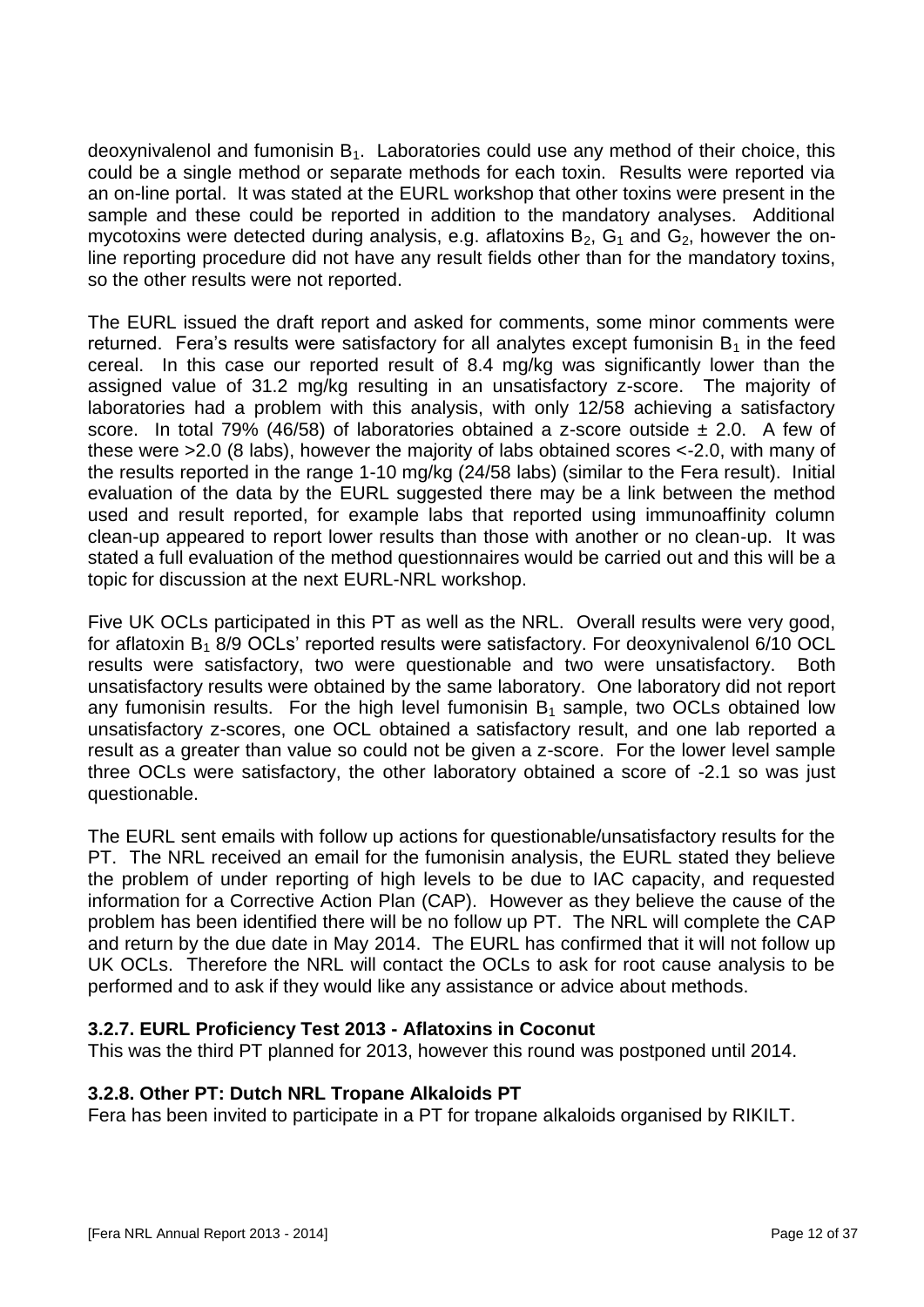#### **3.2.9. EURL Method Validation Study (MVS) Ochratoxin A in Paprika and Chilli**

The report of this study was made available to OCLs via the Fera website. It was discussed at the EURL workshop and has been put forward to CEN TC275 WG5 to be developed as a standardised method.

#### **3.2.10. Pyrrolizidine Alkaloids in Honey and Plant Material**

This method validation study for an LC-MS/MS method for pyrrolizidine alkaloids was run by BfR in Germany. Samples for the pre-trial were received in March 2013. As a result of satisfactory performance in the first phase Fera was invited to take part in Phase 2, the full method validation study. Samples were received in September 2013 and results were submitted in November 2013. This was funded as an ad hoc activity. To date, no feedback or results have been received.

#### **3.2.11. CEN Activity (TC275 WG5): CEN Method**

CEN TC275 WG5 Biotoxins received a Mandate (M/520) for the development of eleven new methods of analysis for mycotoxins. The call asked for bids to be submitted to NEN (the Dutch Standardisation Institute). Bids were not received for all the projects, therefore a second call was published in July 2013. No decision on the outcome of these bids has been made yet.

Several CEN/ ISO mycotoxin methods underwent periodic review in this period. The documents were reviewed and voting to confirm their continued suitability and applicability was carried out via the CEN website.

### 3.3. Contact with Other NRLs

#### **3.3.1. General Contact and Collaboration**

Irish NRL – ISO17025 assessment experiences

In advance of the EURL-NRL workshop the Irish NRL requested examples of experiences during ISO17025 assessments. Information from Fera was collected from both analysts and members of the quality team, as former ISO17025 assessors, of issues that had been encountered. The information supplied by Fera and other NRLs was presented at the EURL meeting and used as a discussion topic.

Belgian NRL - Multi-mycotoxin Proficiency Test

Details of a PT organised by the Belgian NRL were circulated to UK OCLs for information.

German NRL – PAs Method Validation

Fera took part in the method validation study run by BfR.

Dutch NRL – Tropane Alkaloids PT

Fera has been invited to participate in a PT for tropane alkaloids organised by RIKILT (see 3.2.8).

EFSA Sterigmatocystin Project

Fera is a partner with the Dutch NRL (RIKILT) in an EFSA project to carry out a survey of sterigmatocystin in cereals across Europe. This project is co-funded by the Contaminants Branch of the FSA.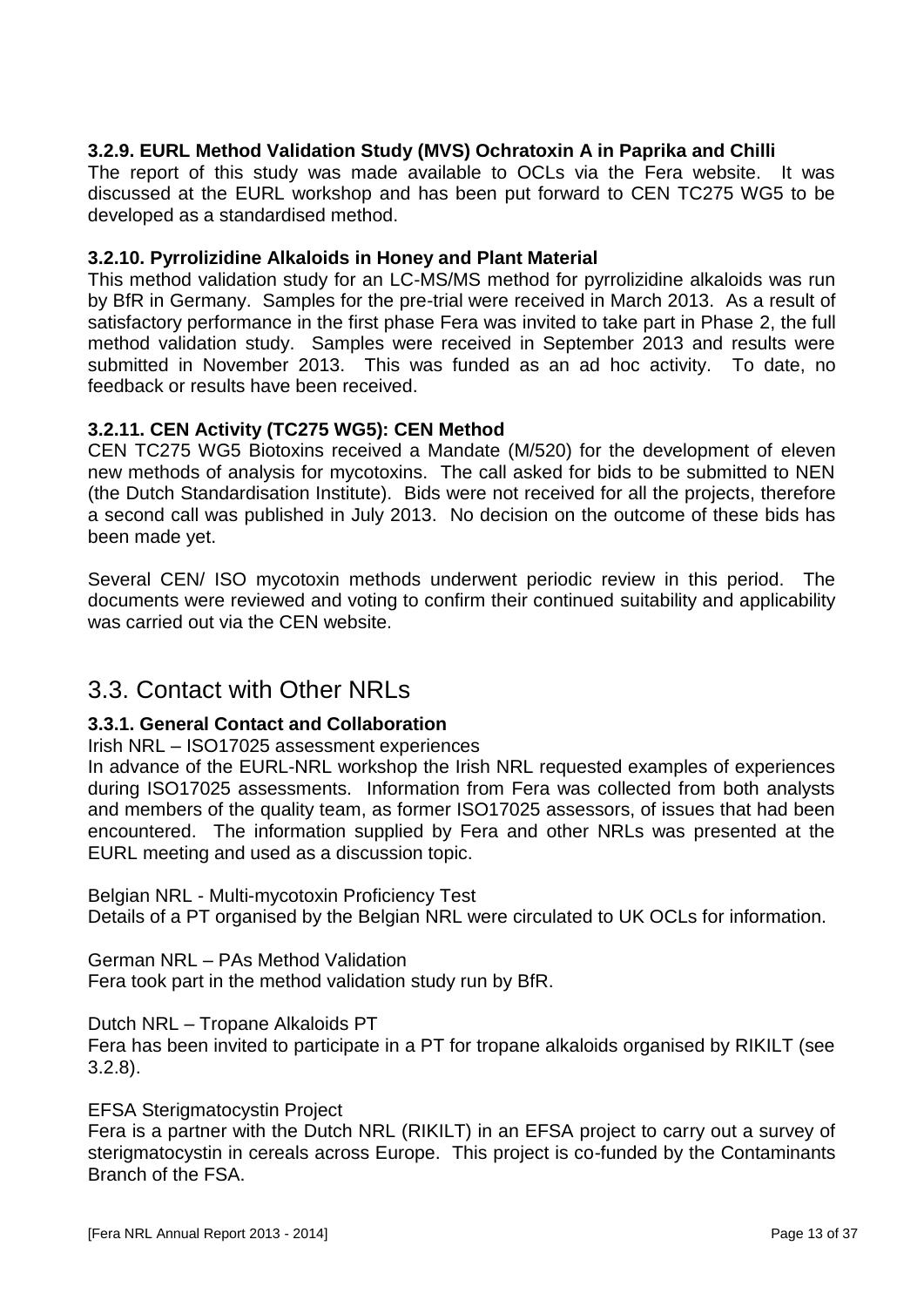#### Swedish NRL – Working Group on Sample Preparation

At the EURL Workshop some Working Groups were established to look at different issues. The Swedish NRL is responsible for the group that will discuss developing common practices and procedures and developing best practice for sample preparation for mycotoxin analysis. Fera will participate in this group. An area has been established on the CIRCA BC website for this activity.

#### Dutch NRL - Working Group on LC-MS/MS Criteria for Mycotoxin Analysis

The Dutch NRL (RIKILT) agreed at the last EURL-NRL workshop to run the working group to establish method performance criteria for LC-MS/MS analysis specifically for mycotoxins. RIKILT contacted members of the group with a proposed plan of work, suggestions on how to proceed and asking for information about methods currently used. This activity is ongoing.

#### **3.3.2. Advice to/ from Other NRLs**

#### German NRL - Method for Zearalenone in Maize Oil

The German NRL was contacted and asked if they could supply a copy of an analytical method to determine zearalenone in maize oil. The document is in German, so will be translated and made available to the OCLs that participate in the EURL PT.

### 3.4. Contact with the Competent Authority

#### **3.4.1. Advice and Support**

UK Stakeholder Group on Guidance Document for T-2 and HT-2 toxin.

Fera was an active member of a Stakeholder Working Group to draft a UK Guidance document in support of Commission Recommendation 165/2013/EC. Several meetings were attended at the FSA, where the draft document was developed. The document was also reviewed and commented on after changes by other members of the group. The document was submitted to the Commission (DG SANCO) in advance of the EU Mycotoxin Forum. It was presented at the meeting, which was held on  $5 - 6<sup>th</sup>$  September 2013. The document was well received by the participants of the Forum, and it has now been adopted by DG SANCO as a starting point to be modified into a Europe-wide Guidance document.

#### Ergot Alkaloid Consultation

Information on methods of analysis, and in particular their performance characteristics, as well as potential analytical capability of UK OCLs for ergot alkaloids was provided to the FSA in response to a European consultation.

Comment on Draft Revision of Regulation (EC) No 401/2006

Fera was asked to provide comments on the proposed amendments to Regulation (EC) No 401/2006.

#### Advice on Pyrrolizidine Alkaloids (PAs)

Fera was asked to comment on a report produced by BfR on pyrrolizidine alkaloids in herbal teas and infusions in advance of an EU Working Group meeting. Comments were provided.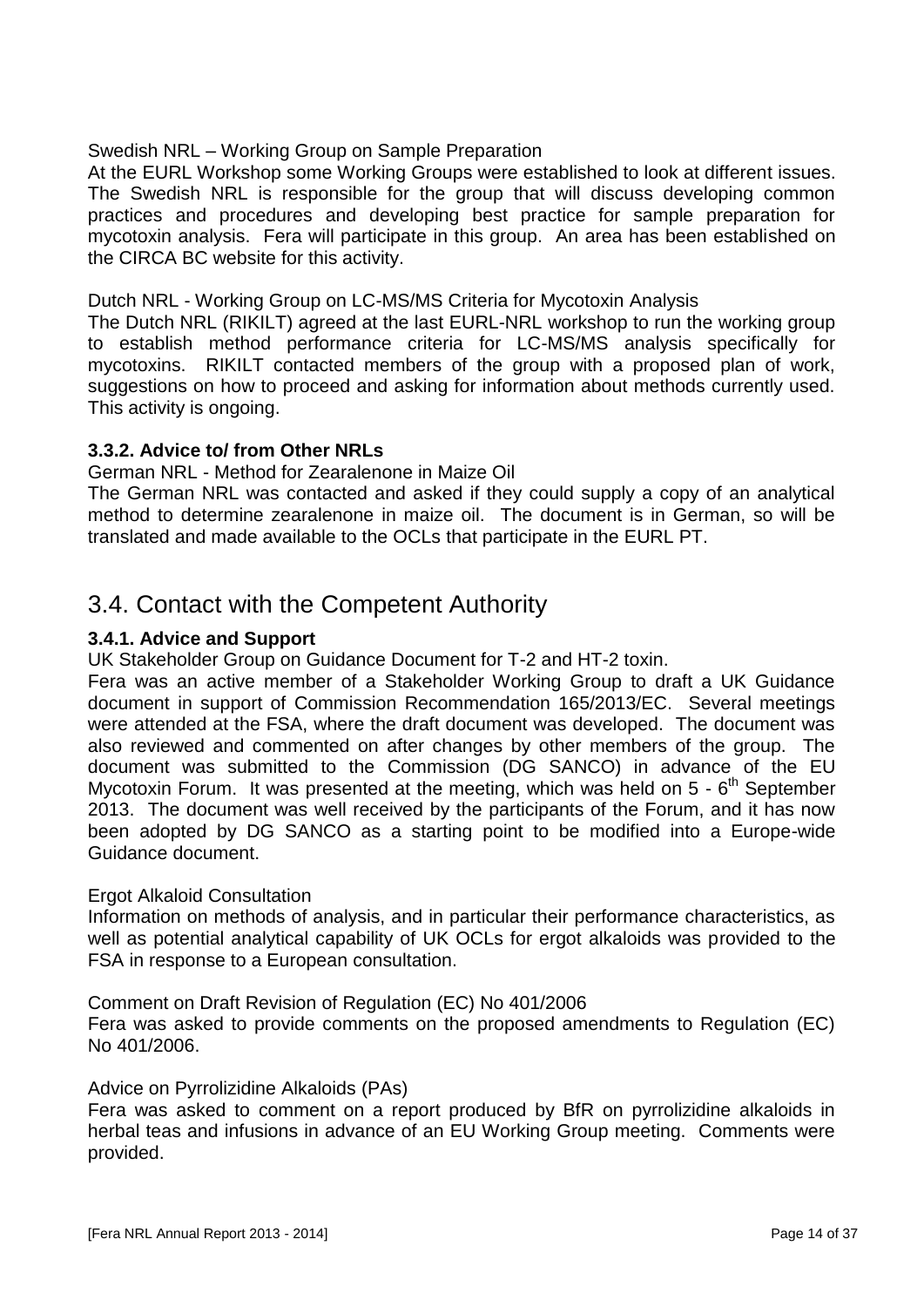Comment on Codex Committee on Methods of Analysis and Sampling (CCMAS) **Documents** 

Comments were provided on the CCMAS paper on sampling for deoxynivalenol in response to a request from the FSA.

Comment/ Vote on Retention of ISO Standard for Aflatoxins

As NRL and a member of CEN TC275/WG5, comment and vote on confirming the suitability of the current ISO method for aflatoxins in cereals and peanut products was requested.

## 3.5. Supporting the UK Official Control Laboratories

#### **3.5.1. Training**

Meeting: APA Training Committee

Susan MacDonald attended the APA training Committee (December 2013), where more detailed discussions on NRL-OCL training events were held, including the possibility of preparing another mycotoxin semi-reference material.

#### **Presentation**

Susan MacDonald gave a presentation on 'Fusarium mycotoxins, regulations and analysis' at a Workshop held in Droitwich-Spa on 23rd October 2013. There were representatives from several OCLs at the workshop, and practical sessions were held in the Worcestershire Scientific Services Laboratory.

#### **3.5.2. Advice**

Advice was given to OCLs on the following topics:

- Advice on sample storage and preparation for patulin in apple juice was provided to an OCL in advance of the EURL PT.
- Query about availability of EURL PT results for Patulin (contacted EURL on their behalf).
- Analysis of nutmeg for aflatoxins.
- Analytical methods for fumonisins.
- Interpretation of results in EURL patulin PT report
- Method information about analysis for ochratoxin A in spices.
- Advice about patulin analysis and standard stability was provided to an OCL after the EURL PT.

#### **3.5.3. Semi Reference Material**

Requests were received from two OCLs for additional sachets of NRL\_01, Aflatoxins in Chilli Powder semi-reference material. A number of sachets were sent to the laboratories.

#### **3.5.4. RASFF Alerts on NRL Website**

Mycotoxin alerts taken from the EU RASFF system were put on the NRL website (see 2.4). These will be updated frequently. An email was sent to all OCLs informing them this new alert system was available.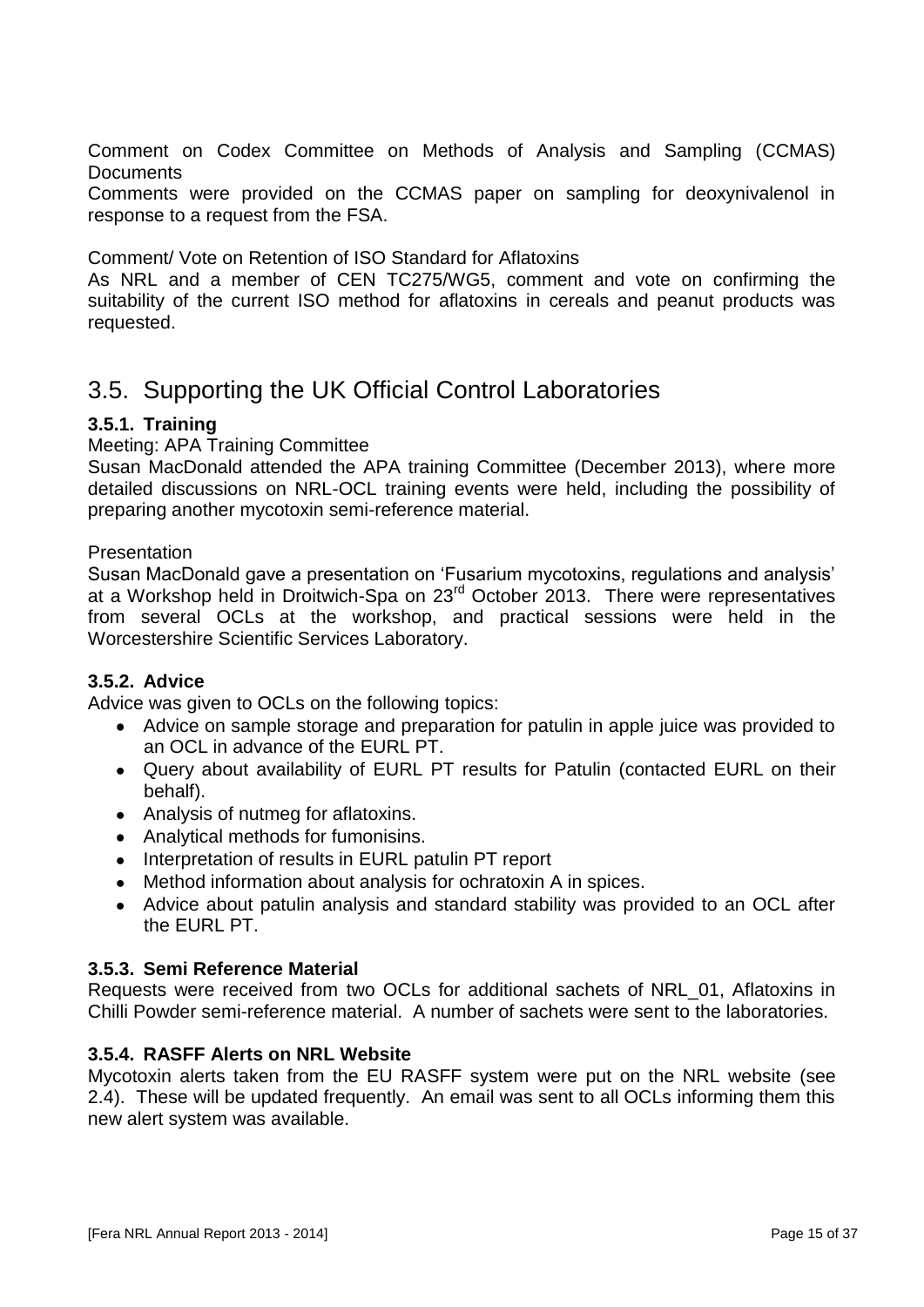#### **3.5.5. Meeting: Steering Group Committee**

Representatives from four OCLs attended the Steering Group Committee Meeting in November 2013. Useful discussions about the website, and possible training initiatives were held (see also 2.2.1.).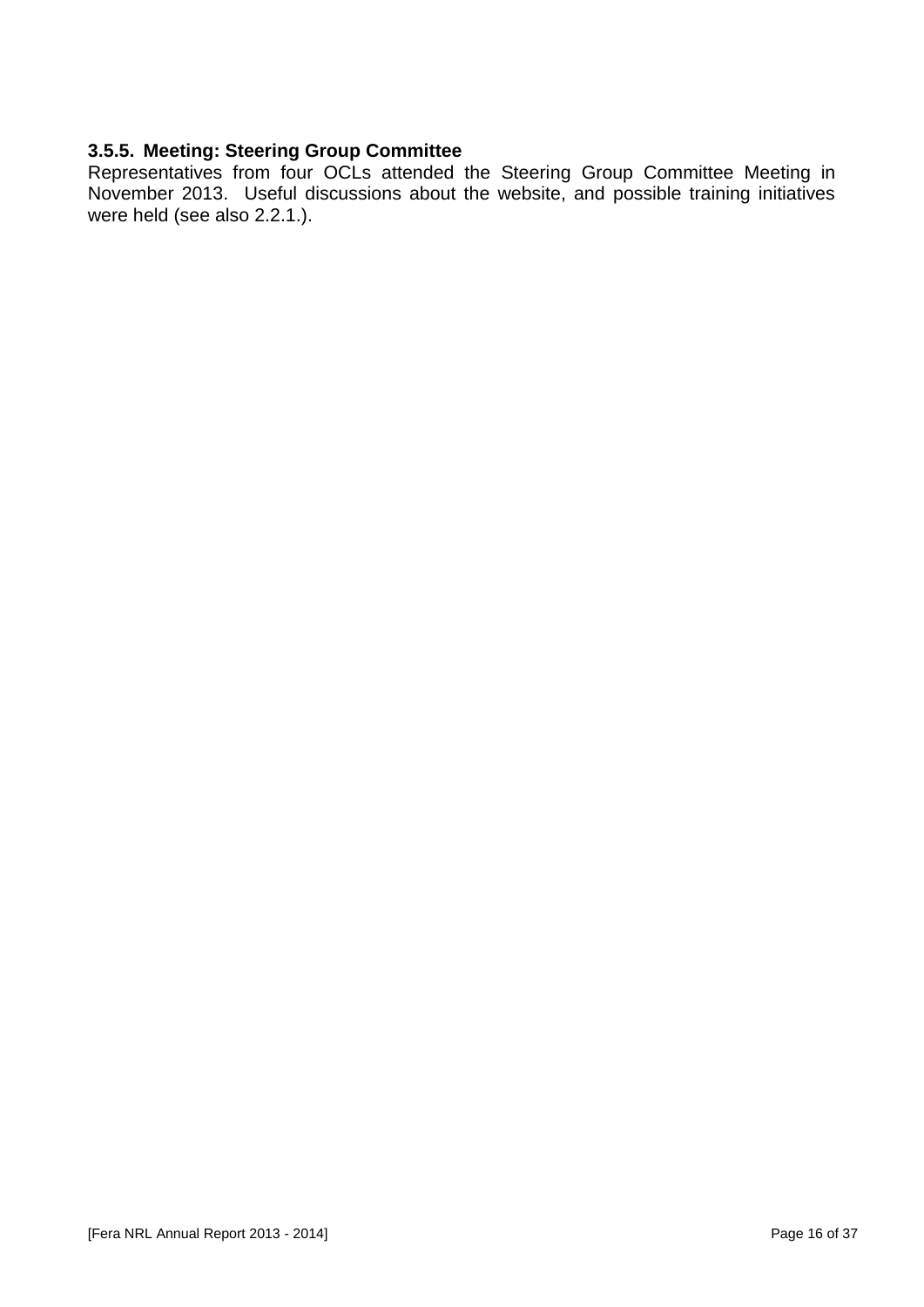# **4. Heavy Metals NRL (Malcolm Baxter)**

### 4.1. Introduction

Contaminants such as heavy metals are substances that have not been intentionally added to food. These substances may be present in food as a result of the various stages of its production, packaging, transport or holding. They also might result from environmental contamination. Since contamination generally has a negative impact on the quality of food and may imply a risk to human health, European legislation lays down maximum allowed limits in foodstuffs. EU regulations cover the following heavy metals: cadmium, lead, mercury and inorganic tin. Legislation can be found in European Commission Regulation (EC) No 1881/2006, amended by Commission Regulation (EU) No 420/2011.

Sampling methods and the methods of analysis for the official control of the levels of cadmium, lead, mercury and inorganic tin are given in Commission Regulation (EC) No 333/2007.

## 4.2. Activities of the EURL-NRL Network on Heavy Metals

The EURL is appointed by Commission Regulation (EC) No 776/2006 which amends Regulation (EC) No 882/2004 as regards EURLs. The EURL for heavy metals in feed and food is the Joint Research Centre Institute for Materials and Measurements, (JRC IRMM) in Geel, Belgium. The three types of matrices covered by the EURL are wild caught fish, food of plant origin and animal feed. The EURL website can be found at:

[http://irmm.jrc.ec.europa.eu/EURLs/EURL\\_heavy\\_metals/Pages/index.aspx](http://irmm.jrc.ec.europa.eu/EURLs/EURL_heavy_metals/Pages/index.aspx)

Fera is the UK NRL for Heavy Metals in Food and Feed.

#### **4.2.1. Contact with the EURL**

A request from the EURL was responded to for confirmation of UK NRL status and NRL activities carried out in the past year. It was confirmed that Fera was the UK NRL for Food and Feed and three documents were forwarded: (1) Fifth Annual Report on Operation of NRL Chemicals in Food and Feed, (2) Heavy Metals in Food NRL Report Metals in Wheat Flour NRL03, (3) Collated UK OCL PT participation October 2013.

#### **4.2.2. Workshop of the EURL-NRL Network**

The 8<sup>th</sup> EURL Workshop on Heavy Metals in Food and Feed was held on 24<sup>th</sup> September 2013 in Brussels.

#### **4.2.3. Regulations**

Significant changes to maximum levels have been agreed or are proposed and these changes are summarised here for background. The following information was provided in the  $8<sup>th</sup>$  EURL meeting note: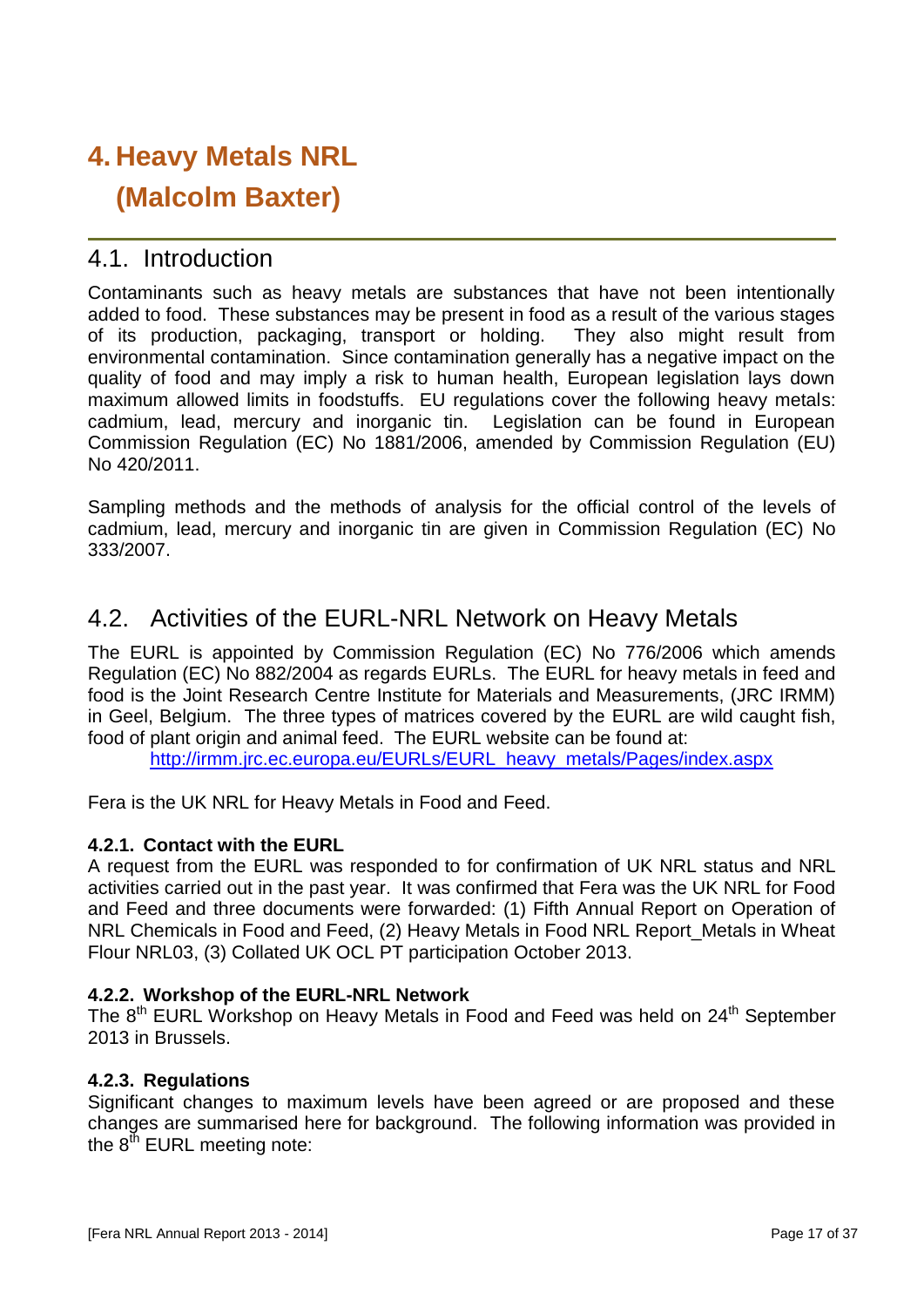### **Review of Regulation (EC) No 1881/2006**

#### **Cadmium - Food**

Focus mainly on commodities for which no maximum levels exist yet (chocolate and cocoa products\*, baby foods\*\*)

- \*Proposed maximum levels will depend on the percentage of total dry cocoa solids milk chocolate (<30%): 0.10 mg/kg; chocolate (<50%): 0.30 mg/kg; chocolate (≥50%): 0.80 mg/kg. Cocoa powder sold to the final consumer: 0.60 mg/kg. Expected to become applicable as from 1<sup>st</sup> January 2019.
- \*\*Different levels for powdered and liquid infant formulae (from cows' milk: 0.010 and 0.005 mg/kg; from soya (or mixtures): 0.020 and 0.010 mg/kg; processed cereal based foods, baby foods for infants and young children: 0.040 mg/kg. Expected to become applicable as from  $1<sup>st</sup>$  January 2015.

Some amendments for different fish species

- sardines:  $0.10 \rightarrow 0.25$  mg/kg
- $\bullet$  bichique: 0.050  $\rightarrow$  0.10 mg/kg
- swordfish, anchovy:  $0.30 \rightarrow 0.25$  mg/kg
- bullet tuna:  $0.10 \rightarrow 0.15$  mg/kg
- bonito, common two-banded seabream, eel, grey mullet, horse mackerel, louvar, sardinops, wedge sole:  $0.10 \rightarrow 0.05$  mg/kg

Some amendments for specific vegetables

• parsnips, horseradish, salsify, celery:  $0.10 \rightarrow 0.20$  mg/kg

No changes to the Maximum Levels (MLs) of other vegetables and cereals so that:

- Farmers and food business operators have time to put appropriate measures in place to bring cadmium levels down.
- Recommend application of existing mitigation measures and initiate research/ investigations to fill any gaps in knowledge on mitigation measures (for example, cadmium from phosphate fertilisers).

#### **Lead - Food**

The CONTAM panel of EFSA adopted an opinion in March 2010

- Identified the need to reduce exposure concern over possible neurodevelopmental effects in young children.
- Population group mainly at risk: unborn child, infants, children.
- Main contributors to exposure broadly similar to cadmium. Cereals, vegetables (especially potato) and to a lesser extent meat/fish.
- Important sources for children, milk, milk products, baby foods (all kinds including formulae), fruit and fruit products, fruit juices, cocoa and chocolate products.

Current discussions in CODEX on maximum levels of lead. Maximum levels at step 5.

- Fruit juice from berries and other small fruit: 0.05 mg/kg
- Other fruit juices: 0.03 mg/kg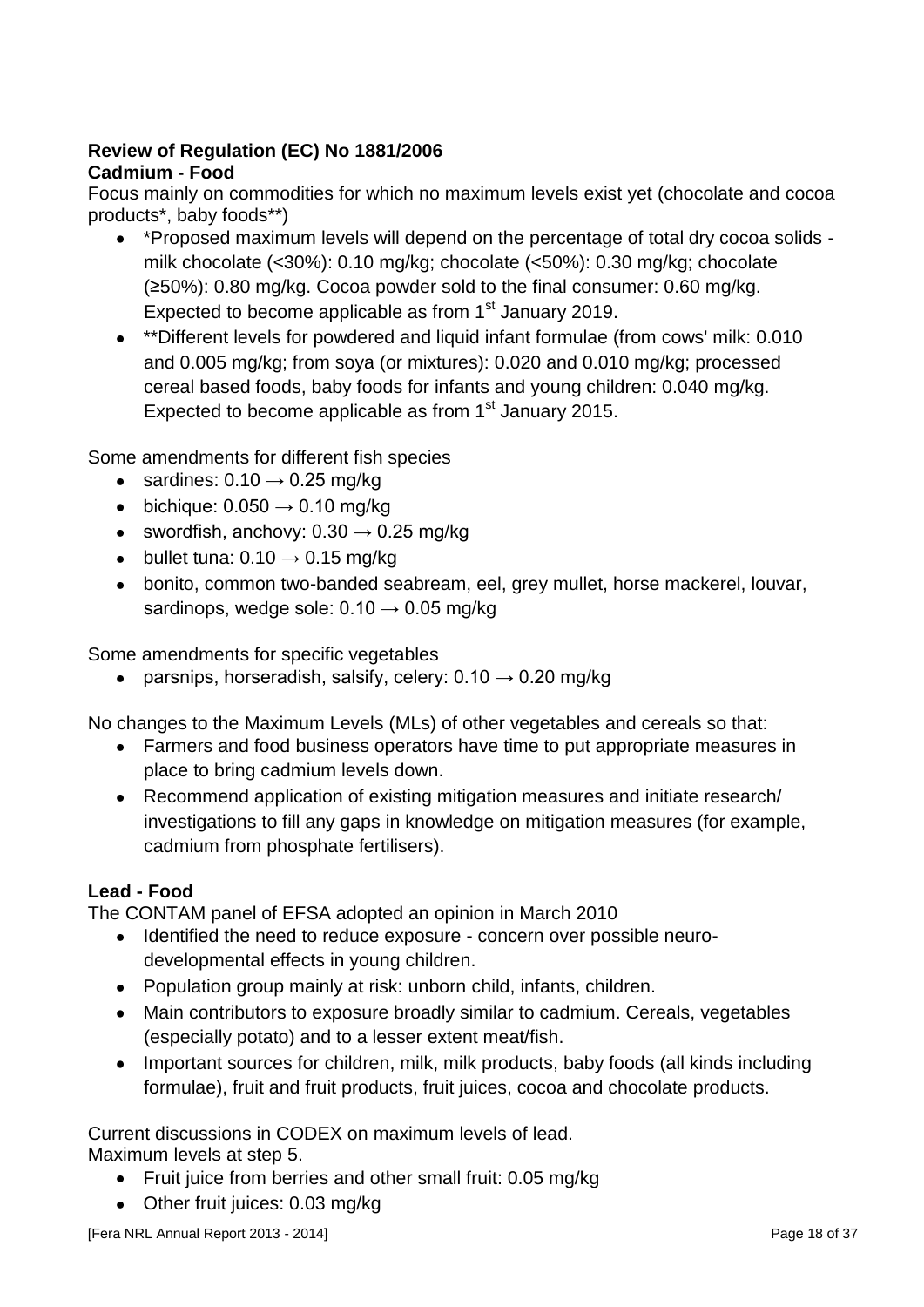Canned fruits and vegetables: 0.1 mg/kg as consumed (with the exception of leafy, brassica and legume vegetables, berries and other small fruit).

Milk and cereals (no change in MLs): 0.02 and 0.2 mg/kg respectively. Maximum levels under discussion.

• Infant formulae: 0.01 mg/kg

Fruits, vegetables, milk products for discussion next year onwards.

Once adopted in CODEX, EU Regulations would likely follow.

#### **Arsenic - Food**

The CONTAM panel of EFSA adopted an opinion in October 2009

- Focus on inorganic arsenic
- CODEX discussions on MLs in rice, raw and unpolished: 0.2 mg/kg (inorganic), 0.3 mg/kg (total)
- Other food commodities of relevance for discussion at EU level: rice based products (in particular for infants and young children), other cereals, certain algae, food supplements.

#### **Mercury/ Methylmercury - Food**

The CONTAM panel adopted a scientific opinion on 22<sup>nd</sup> November 2012 on the risk for public health related to the presence of mercury and methylmercury in food

- TWI for inorganic mercury of 4 µg/kg bw
- TWI for methylmercury of 1.3 µg/kg bw, expressed as mercury.
- Unborn children constitute the most vulnerable group.

Assessment by EFSA on the beneficial effects of fish consumption ongoing.

#### **Undesirable substances in Feed Regulation (EU) No 744/2012 - Feed**

Higher MLs for calcium and magnesium carbonate (alignment with existing levels for calcium carbonate).

- arsenic:  $2 \rightarrow 15$  mg/kg
- fluorine:  $150 \rightarrow 350$  mg/kg
- $\bullet$  lead: 10  $\rightarrow$  20 mg/kg
- mercury:  $0.1 \rightarrow 0.3$  mg/kg

Higher ML in di copper chloride trihydroxide

• arsenic:  $30 \rightarrow 50$  mg/kg

Higher ML in natrolite-phonolite

• lead:  $30 \rightarrow 60$  mg/kg

Higher ML in complementary and complete feed for pet animals containing fish, other aquatic animals and products derived thereof and/or seaweed meal and feed materials derived from seaweed.

- arsenic:  $4 \rightarrow 10$ <sup>\*</sup>) mg/kg for complementary feed
- arsenic:  $2 \rightarrow 10$ <sup>\*</sup>) mg/kg for complete feed.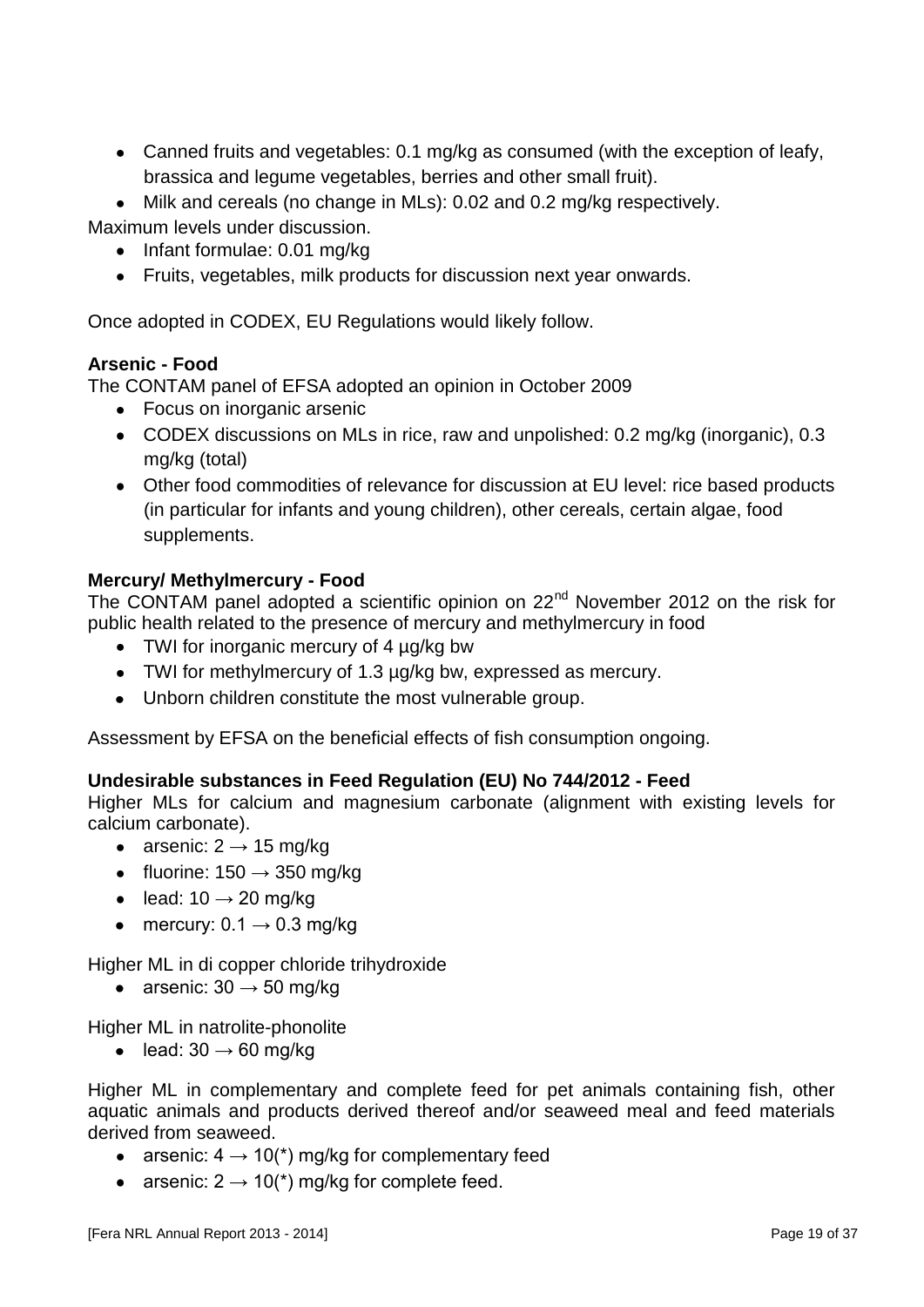(\*) Upon request of the competent authorities, the responsible operator must perform an analysis to demonstrate that the content of inorganic arsenic is lower than 2 mg/kg.

#### **Undesirable substances in Feed Regulation (EU) \*\*\*/2013 - Feed**

Specific MLs for long term supply formulations of feed for particular nutritional purposes with a concentration of trace elements higher than 100 times the established maximum content in complete feed:

- arsenic: 30 mg/kg (2.5 x the ML for mineral feed)
- cadmium: 15 mg/kg (2 to 3 x the ML for mineral feed)
- $\bullet$  lead: 60 mg/kg (4 x the ML for mineral feed)

Higher ML in the feed additive ferrous carbonate

• arsenic:  $30 \rightarrow 50$  mg/kg

For the determination of lead in kaolinitic clay and in feed containing kaolinitic clay, the ML refers to a procedure whereby extraction is performed in nitric acid (5% w/w) for 30 minutes at boiling temperature. Equivalent extraction procedures can be applied (e.g. microwave based) if these have been demonstrated to have an equal extraction efficiency. But suppliers can request the use of the original soft extraction procedure in cases where the regulations are exceeded and kaolinitic clay is present.

#### **New CEN Mandates for Animal Nutrition (Topics Related to Heavy Metals) - Feed**

- Criteria approach for methods of analysis for heavy metals in feed
- Determinations of trace elements, heavy metals and other inorganic elements in feed by ICP-MS (multi-method)
- Determination of inorganic arsenic in feed materials and compound feed by HPLC-ICP-MS

#### **Regulation (EU) No 691/2013 New Sampling Rules - Feed**

- In the case of the analysis of undesirable substances, if the result of the first  $\bullet$ determination is significantly lower (> 50%) than the specification to be controlled, no additional determinations are necessary. This is on the condition that appropriate quality procedures are applied.
- $\bullet$ In other cases a duplicate analysis (second determination) is necessary to exclude the possibility of internal cross-contamination or an accidental mix-up of samples. The mean of the two determinations, taking into account the measurement uncertainty is used for verification of compliance.

#### **4.2.4. SCHEMA 30 04 Lead and Cadmium Migration From Ceramics PT**

Participation in this scheme was a joint effort with the Materials and Articles in Contact with Food NRL area conducting the main migration experiments on the ceramic samples (7.2.13). Cadmium and lead were determined in a spiked simulant and the metals migrated from ceramic articles.

#### **4.2.5. EURL IMEP Proficiency Tests**

There were two IMEP inter laboratory comparisons held within the year: IMEP-116 Total As, Cd, Hg, Pb and iAs in mushrooms and IMEP-117 Total As, Cd, Hg and Pb in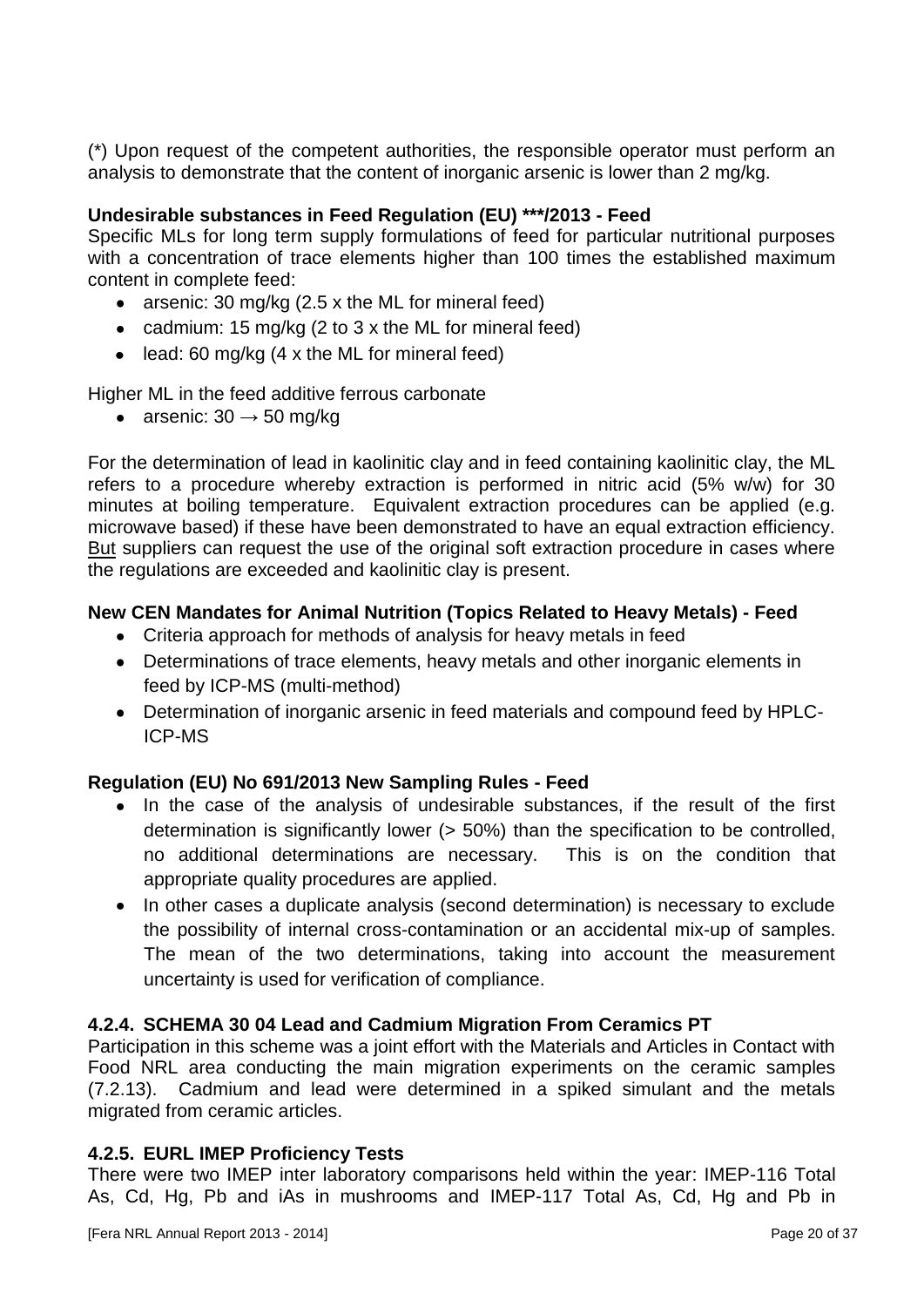compound feed. Fera participated successfully in both. In all cases, the Reference Value  $(X_{ref})$  lay within our limits of uncertainty.

Planned tests are IMEP-118: Total As, Cd, Pb, Hg, Sn and iAs in canned food and IMEP-119: Determination of total As, Cd, Pb and Hg in vegetable feed. Both these tests are being offered as open rounds and therefore UK OCLs will be encouraged to take part.

#### **4.2.6. CEN Activity**

The 23<sup>rd</sup> CEN/TC 275/WG10 was attended in Paris on 18<sup>th</sup> October 2013. Topics covered were:

- Determination of inorganic arsenic in food of marine and plant origin
- Determination of methylmercury in food of marine origin: WI 00275237  $\bullet$
- Discussion of comments on CEN Enquiry/ preparation of a final draft of prEN 13805 Foodstuffs - Determination of trace elements - Pressure digestion
- Elaboration of the first working-document of "Determination of hydride-reactive arsenic compounds in rice by atomic absorption spectrometry (Hydride-AAS) following acid extraction"
- $\bullet$ Determination of minerals – German proposal for a new work item
- Results of the systematic review of EN 14332 Foodstuffs Determination of trace elements - Determination of arsenic in seafood by graphite furnace atomic absorption spectrometry (GFAAS), EN 14546 Foodstuffs - Determination of Trace Elements - Determination Of Total Arsenic By Hydride Generation Atomic Absorption Spectrometry (hgaas) and EN 14627 Foodstuffs - Determination of trace elements - Determination of total arsenic and selenium by hydride generation atomic absorption.
- Al-Task-Group CEN/TC 275/WG 10

Two revised method protocols for inorganic arsenic and methyl mercury were circulated for comment from CEN TC275 WG10. These documents were draft SOP's and details of collaborative trials. Collated comments will be discussed at the next CEN meeting to be held at BSI, London, in May 2014 with the intention to create draft Standards for review at CEN/TC 275.

## 4.3. Supporting the UK Official Control Laboratories

#### **4.3.1. Advice**

An OCL was tendering for a new instrument (ICP-MS) and requested advice about technical specifications/ performance tests that would be useful in their selection criteria. No feedback has been received to date.

#### **4.3.2. Participation in Proficiency Tests**

As both EURL-HM proficiencies tests for 2014/5 are being offered as open rounds, the UK OCLs will be encouraged to take part in them with their registration costs met by the FSA via the Fera NRL. Fera will monitor OCL performance as their results will be available for Fera to study and if necessary, act upon.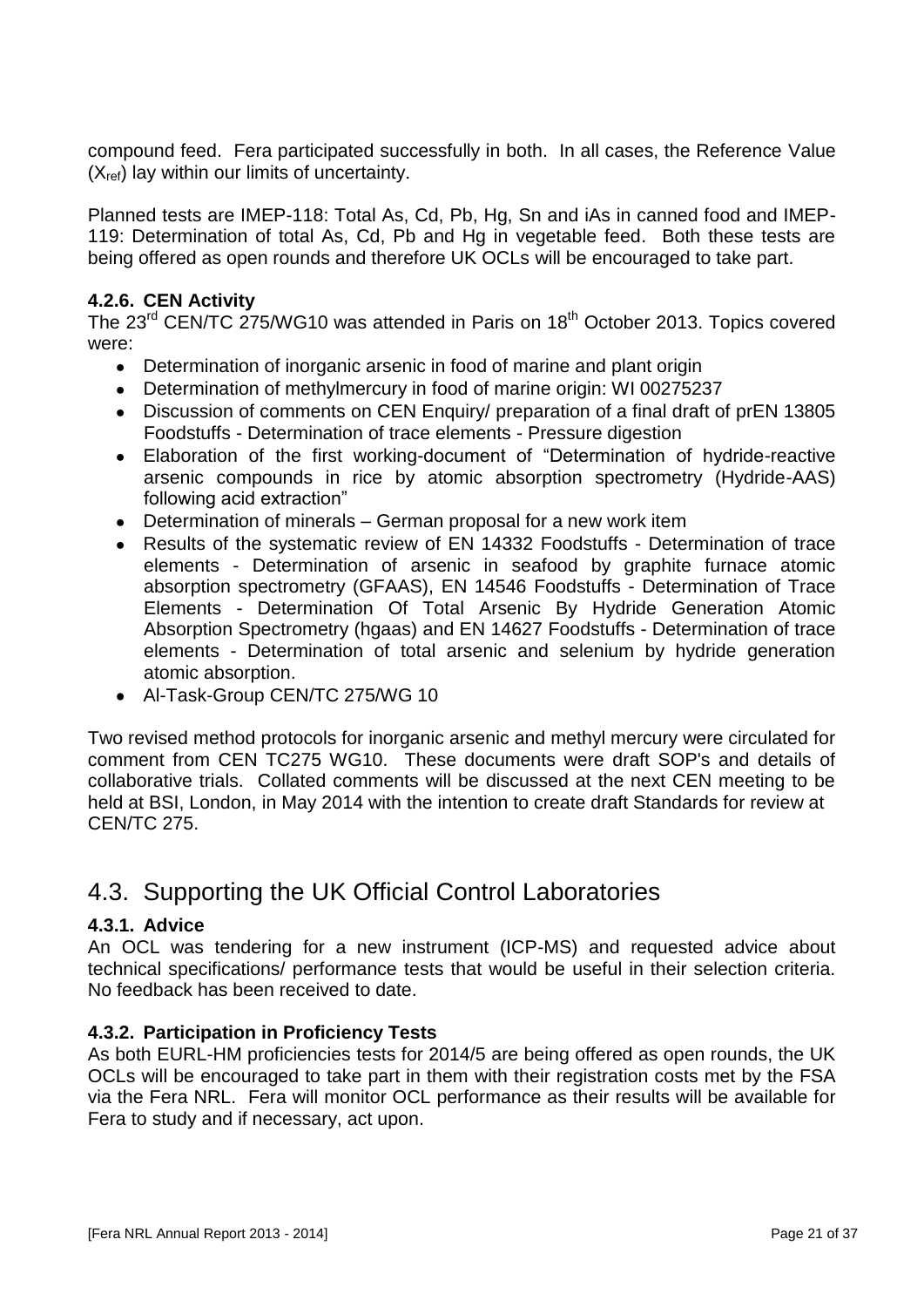# **5. Dioxins and PCBs in Food and Animal Feed NRL (Martin Rose)**

## 5.1. Introduction

Polychlorinated dibenzo-p-dioxins (PCDDs) and polychlorinated dibenzofurans (PCDFs), collectively referred to as dioxins (PCDD/Fs), along with polychlorinated biphenyls (PCBs) are a group of toxic and persistent chemicals. Their effects on human health and on the environment include dermal toxicity, immunotoxicity, reproductive effects and teratogenicity, endocrine disrupting effects and carcinogenicity. There is considerable public, scientific and regulatory concern over the negative effects on human health and on the environment of long-term exposure to even the smallest amounts of dioxins and PCBs. Over the past two decades the European Commission has proposed wide ranging legislation aimed at directly or indirectly reducing the release of these compounds into the environment, with the objective of reducing human exposure and protecting human health and the environment.

## 5.2. Activities of the EURL-NRL Network on Dioxins and PCBs

The European Union Reference Laboratory (EURL) for Dioxins and PCBs in Feed and Food is the State Institute for Chemical and Veterinary Analysis of Food (Chemisches und Veterinäruntersuchungsamt, CVUA) Freiburg, Germany. The EURL website is: <http://www.crl-freiburg.eu/dioxin/index.html>

#### **5.2.1. Regulations**

The Commission is keen to see a strengthening of enforcement of the provisions for dioxins and PCB regulations.

The EURL-NRL network was involved in discussions resulting in DG SANCO document 11950/2013 Revision 2 and its Annex amending Regulation (EC) No 152/2009 on analytical criteria for determination of dioxins and PCBs in feed. This document was unanimously supported by all Member States at the SCFCAH meeting section "Animal Nutrition" on 16<sup>th</sup> December 2013.

With this amendment, all proposed amendments on analytical criteria as unanimously derived by the EURL-NRL network were also supported for animal feeds, including the proposed amendments put forward by the EURL-NRL network. The same amendments had already been unanimously accepted for food.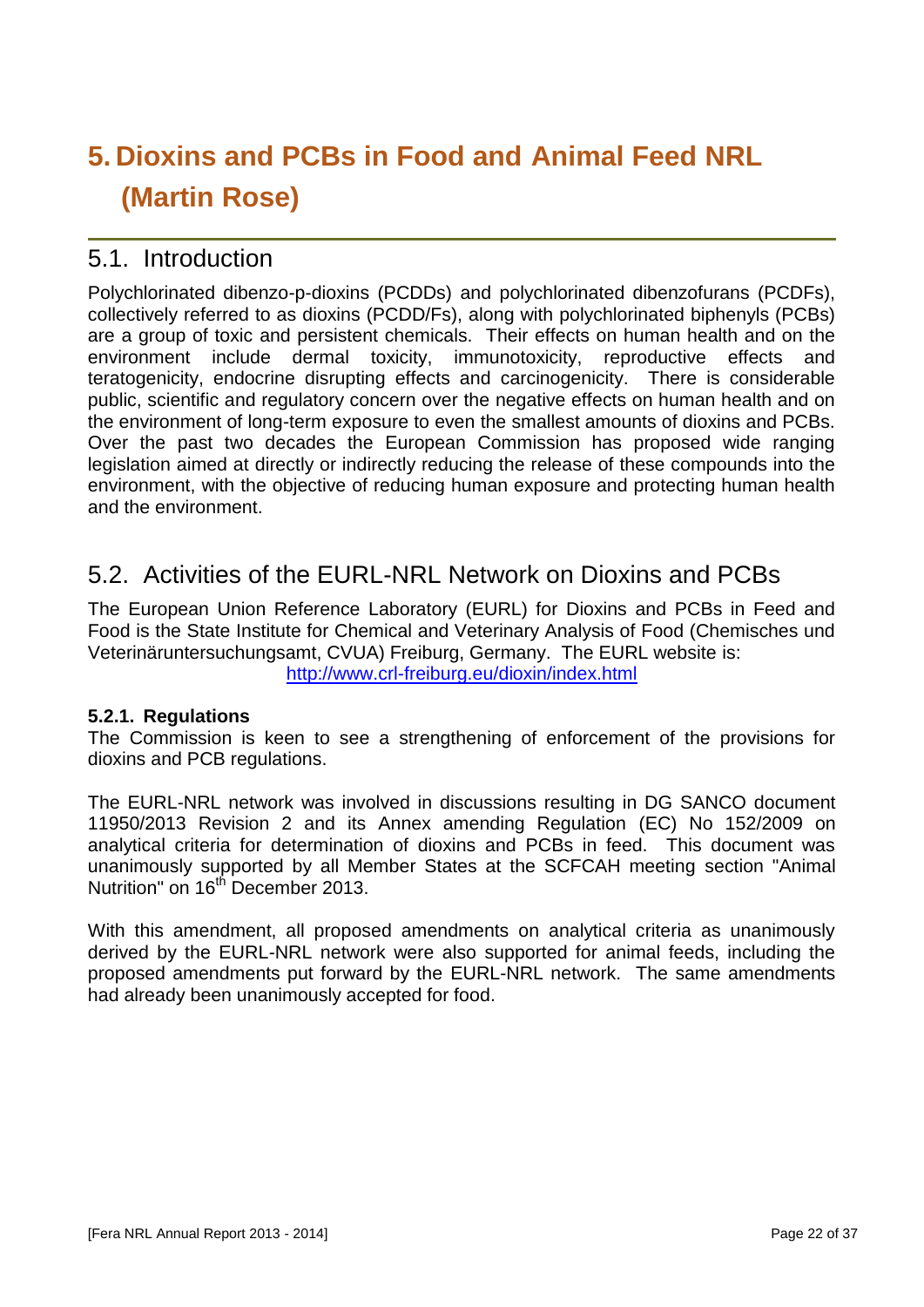The following maximum levels for liver were adopted:

| Food                                                                                                               | <b>Maximum level</b><br><b>PCDD/Fs</b> | <b>Maximum level</b><br><b>PCDD/Fs + dl-PCBs</b> | <b>Maximum level</b><br>ndl-PCBs |
|--------------------------------------------------------------------------------------------------------------------|----------------------------------------|--------------------------------------------------|----------------------------------|
| Liver of terrestrial animals<br>referred to in 5.1 with the<br>exception of sheep, and<br>derived products thereof | 0.30 pg/g wet weight                   | $0.50$ pg/g wet weight                           | $3.00$ ng/g wet<br>weight        |
| Liver of sheep referred to<br>in 5.1, and derived<br>products thereof                                              | 1.25 pg/g wet weight                   | 2.00 pg/g wet weight                             | $3.00$ ng/g wet<br>weight        |

For sheep this means an increase of four times compared to the previous maximum level, but public health will still be protected. The revisions will establish a higher level that will be enforced rather than keep the current strict level that is not always enforced by Member States.

A review of Recommendation 2011/5016/EU is intended with the goal

- to align for certain foods the provisions to which the action levels refer with what is provided for the maximum levels.
- to recommend particular attention in the monitoring of:
	- a) free range and organic eggs
	- b) liver of sheep and lamb
	- c) Chinese mitten crab
		- muscle meat from appendages (separately)
		- **•** brown meat (separately)
		- Calculation of the level in the complete crab by taking into account the relative proportion of muscle meat and brown meat and the levels found in these parts.

d) dried herbs (feed and food)

- e) clays sold as food supplement
- f) vitamins/ precursors of vitamins
- to express action levels consistently with two decimal places.
- to express the action level for "fruits, vegetables and cereals" on "wet weight" instead of "product" basis. Also herbs will be included in this food category.
- to add an action level for clavs.

Currently maximum and action levels are set for clays and herbs in feed law, but not in food law. As these products frequently are involved in RASFF notifications, it seems to be appropriate to establish action levels in food law.

#### **5.2.2. Contact with the EURL**

There were two meetings of the EURL-NRL network during the year. The first was hosted by the Italian NRL and took place from  $7<sup>th</sup>$  to  $8<sup>th</sup>$  May, 2013. The second was hosted by the EURL in Freiburg and took place from  $26<sup>th</sup>$  to  $27<sup>th</sup>$  November 2013.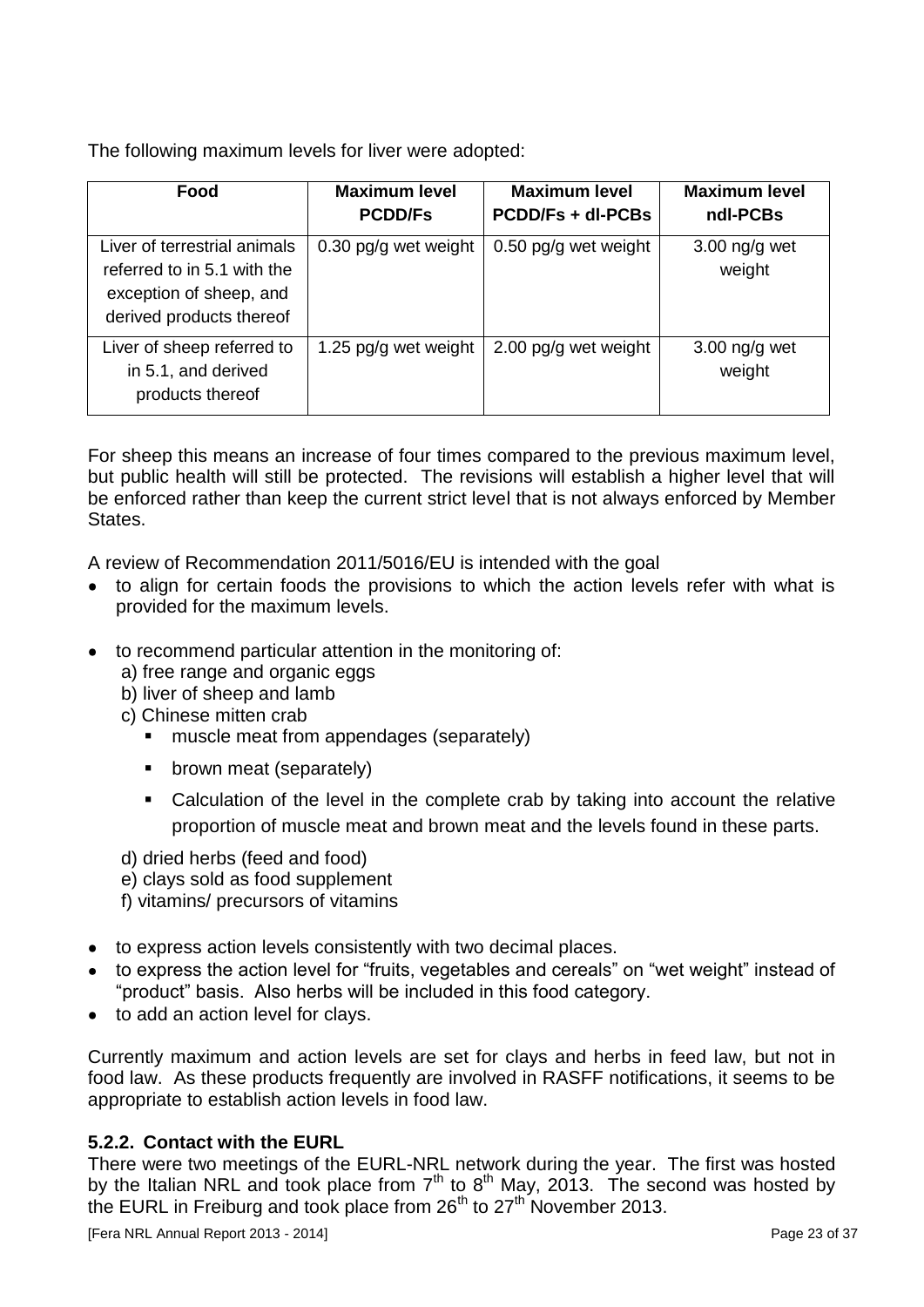#### **5.2.3. Measurement Uncertainty (MU) Working Group (WG)**

Alongside both of the EURL-NL network meetings, the working group on measurement uncertainty also held meetings. Fera is an active participant in this working group. The WG has been preparing data to use to explore different approaches to MU.

#### **5.2.4. Data Base for Congener Patterns WG**

The intention of this WG is to produce a tool to help with congener pattern recognition in order to help identify sources of incidents. A draft form for collection of data for a congener pattern database has been developed. Fera has volunteered to join this WG but a programme of meetings and distribution of work is yet to be established.

#### **5.2.5. EURL Proficiency Tests (PT)**

The first EURL PT on PCDD/Fs and PCBs for the year was in feed fat. The second for the year was for milk. Fera participated in these exercise and results for the milk exercise were discussed at the Freiburg Workshop. The milk fat results were typical of PT exercises but the milk powder exercise gave rise to a much more unusual distribution of results. Reasons for this are still subject to investigation.

The EURL has organised a PT for the mineral feed additive sepiolite to be performed in 2014.

#### **5.2.6. Other PT**

Draft results were received from the Dutch NRL for the PT exercise that they coordinated on dioxin and dioxin-like PCBs in fats. This was directed primarily at Benelux commercial laboratories with selected expert laboratories from the NRL network acting as reference laboratories. Fera participates in the 'Dioxins in food' inter-laboratory scheme organised by the Norwegian Public Health Laboratory and results for this were obtained during this period.

Fera had good performance in all of these exercises.

### 5.3. Contact with Other NRLs

Fera hosted a week long visit from the Belgian NRL to work on GC-MS/MS methods for dioxins and PCBs.

Fera was involved with discussion/ advice to the Portuguese NRL on dealing with samples non-compliant for only some congeners, for example if a sample was found compliant when analysed for PCDD/Fs only but non-compliant when later analysed for PCDD/Fs plus PCBs.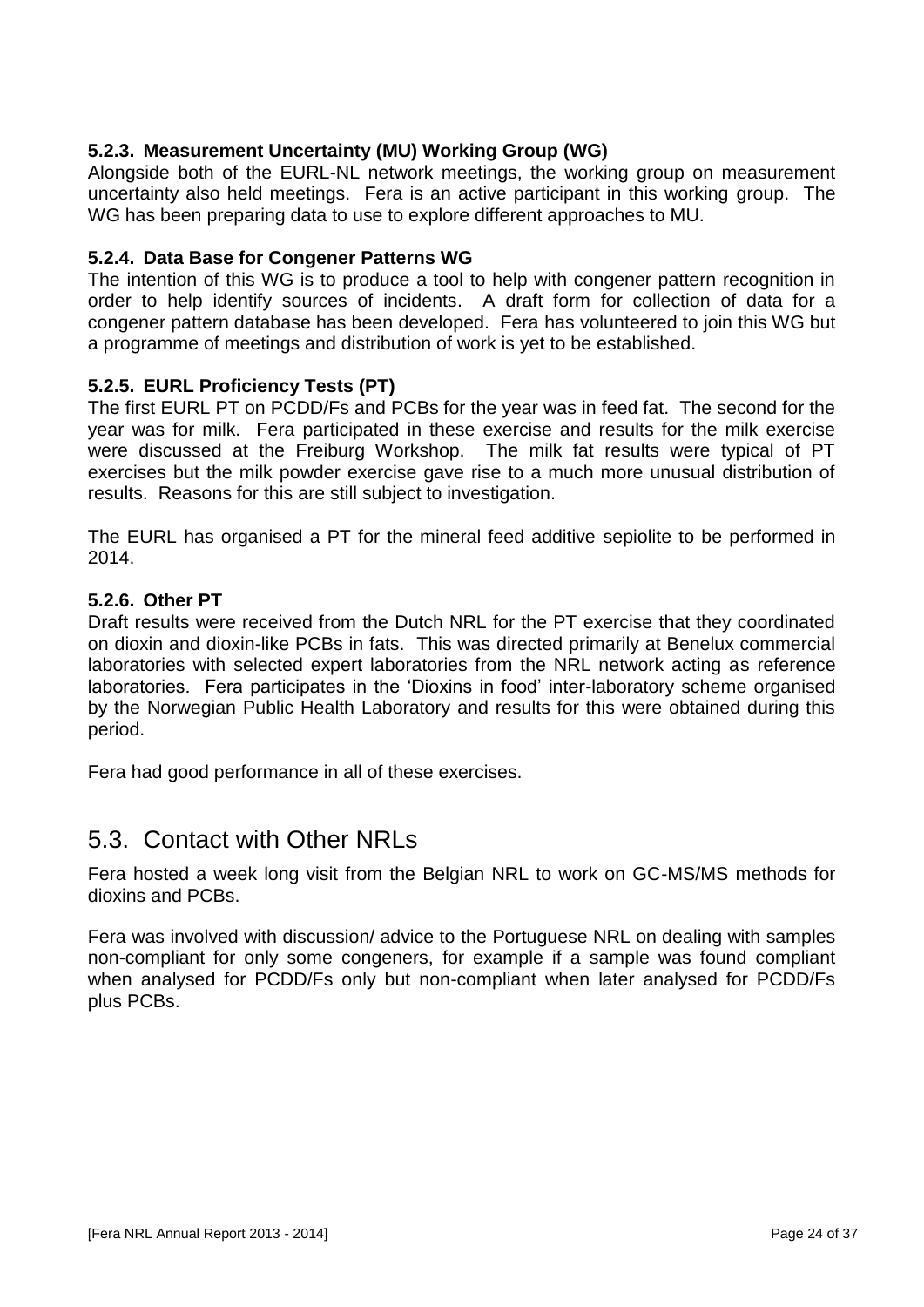# **6.Polycyclic Aromatic Hydrocarbons in Food NRL (Joe Holland)**

## 6.1. Introduction

Polycyclic aromatic hydrocarbons (PAHs) constitute a large class of organic compounds containing two or more fused aromatic rings made up of carbon and hydrogen atoms. Hundreds of individual PAHs may be formed and released during incomplete combustion or pyrolysis of organic matter, during industrial processes and other human activities. PAHs are also formed in natural processes, such as carbonisation.

In food, PAHs may be formed during processing and domestic food preparation, such as smoking, drying, roasting, baking, frying or grilling. Vegetables may be contaminated by the deposition of airborne particles or by growth in contaminated soil. Meat, milk, poultry and eggs will normally not contain high levels of PAHs due to rapid metabolism of these compounds in the species of origin. However, some marine organisms, such as mussels and lobsters are known to adsorb and accumulate PAHs from water, which may be contaminated, for example by oil spills. Of the many hundreds of PAHs, the most studied is benzo[a]pvrene and exposure to this was controlled by European Commission Regulation (EC) No 1881/2006, setting maximum levels for certain contaminants in food stuffs. From September 2012 this was amended by Commission Regulation (EU) No 835/2011 stating new maximum levels for the sum of four substances (PAH4) (benzo(a)pyrene, benz(a)anthracene, benzo(b)fluoranthene and chrysene) whilst maintaining a separate maximum level for benzo(a)pyrene.

## 6.2. Activities of the EURL-NRL Network on Polycyclic Aromatic **Hydrocarbons**

The Joint Research Centre Institute for Reference Materials and Measurements (IRMM), Geel, Belgium, is the European Union Reference Laboratory (EURL) for Polycyclic Aromatic Hydrocarbons. The EURL website can be found at:

[http://irmm.jrc.ec.europa.eu/EURLs/EURL\\_PAHs/Pages/index.aspx](http://irmm.jrc.ec.europa.eu/EURLs/EURL_PAHs/Pages/index.aspx)

#### **6.2.1. Revision of Regulation (EC) No 882/2004**

The European Commission has published proposals to change Regulation (EC) No 882/2004, which lays down provision on the official controls performed to ensure the verification of compliance with feed and food law, animal health and animal welfare rules.

Regarding the execution of official controls, it is emphasised that the requirement for accreditation of official laboratories according to ISO 17025 will remain. However, the scope of accreditation will have to include in future all analysis methods that are applied in the course of official controls.

Another change concerns the harmonisation of methods used for sampling and analyses by defining a new hierarchy. In the absence of Union rules, preference shall be given (in hierarchical order) to internationally recognised rules and protocols (such as from CEN), in their absence to methods developed or recommended by the European Union Reference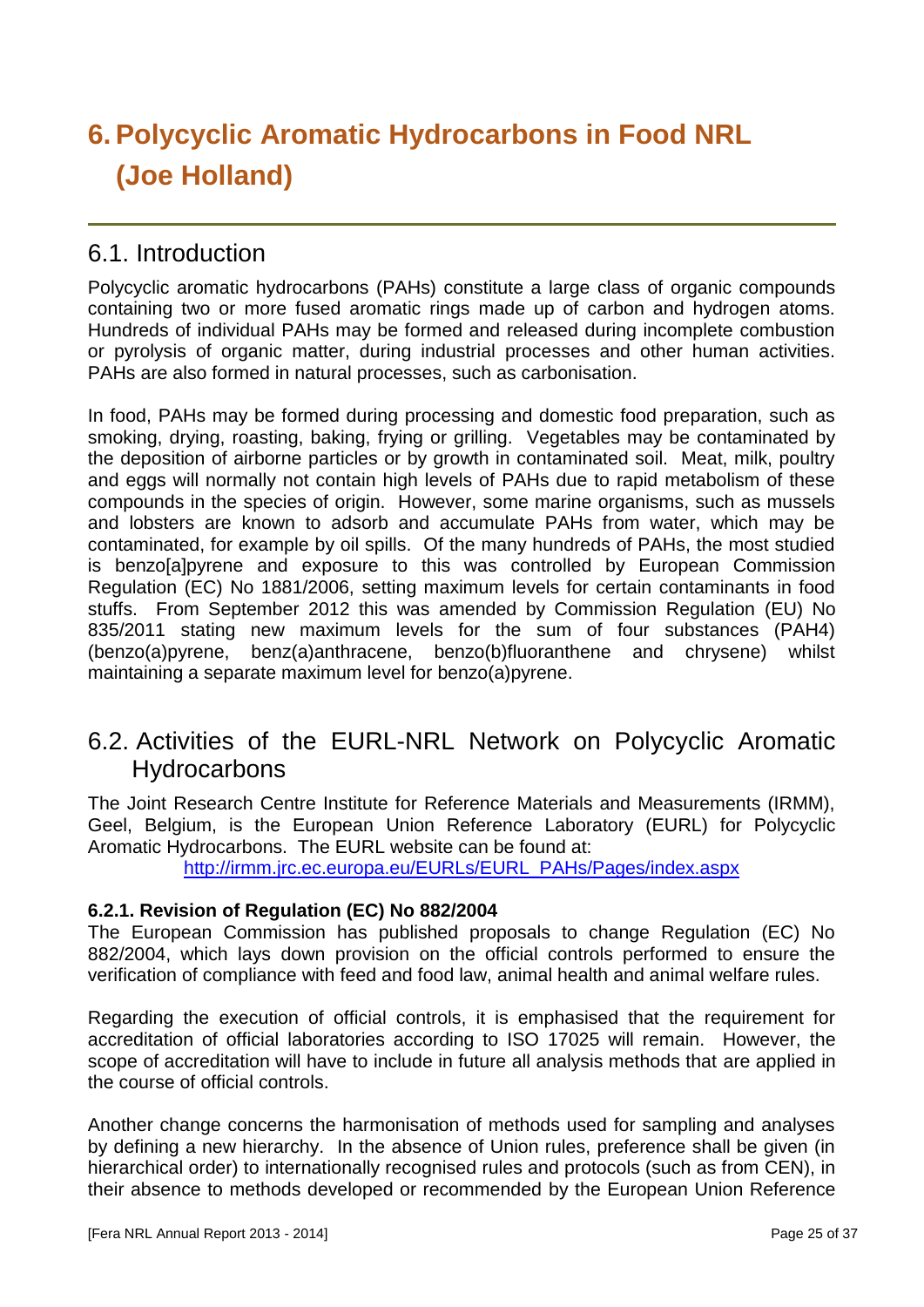Laboratories, and validated according to internationally accepted scientific protocols, and only then to methods which comply with relevant rules established on national level. The hierarchy contains two more levels which concern validated methods proposed by the National Reference Laboratory, and finally methods which were properly validated.

The complete proposals can be downloaded from: [http://ec.europa.eu/dgs/health\\_consumer/pressroom/animal-plant-health\\_en.htm](http://ec.europa.eu/dgs/health_consumer/pressroom/animal-plant-health_en.htm)

#### **6.2.2. Expression of Results for Cocoa and Cocoa Products - Outcome of Discussions with the Experts from the EU Member States**

The results of the 2012 proficiency test on the determination of four EU marker PAHs in cocoa butter and chocolate revealed that the variability of results expressed for the chocolate test material on fat basis was higher than the variability of results expressed on product basis.

Consequently the EURL-PAH was requested to investigate whether it would be possible to express results gained for food covered by class 6.1.2 on product basis, as it is the case for PAHs for all other regulated food products.

The EURL evaluated among the NRLs the level of support of such a request. In fact, all NRLs expressed their support for this initiative. Hence, a letter describing the issues related to the expression of results was prepared by the EURL and sent to DG SANCO. It was discussed on 24<sup>th</sup> June 2013 in the meeting of the Experts Committee on Industrial and Environmental Contaminants. The Experts did not find agreement on a potential change of legislation, which caused postponing of any decision to the meeting on  $4<sup>th</sup>$ October 2013. In that meeting, DG SANCO presented different risk management options, e.g. setting one maximum level (ML) for all products covered by class 6.1.2, setting fat content dependent levels for the different products covered by class 6.1.2, or keeping the actual legislation without introducing any modification. The first option was rejected as this might decrease the level of protection of the consumer, compared to the current legislation. The second option was rejected as well because it would cause the complication of the existing legislation by introducing additional subcategories. Additionally, food products would have to be classified for the identification of the applicable ML, which might again require fat determination.

The point of expression of results was taken up again in the meeting of the Experts on  $6<sup>th</sup>$ December 2013, in which DG SANCO reported on a letter received from the European Cocoa Association (ECA) and from CAOBISCO (Chocolate, Biscuits & Confectionery of Europe). In essence, industry does not support changes in the approach for expression of results. Industry recommends harmonisation of fat determination methods, which was also expressed by the Experts in the meeting in October 2013. However the final decision on the way of expressing analysis results for food falling under category 6.1.2 will be taken in the next meeting of the Expert Committee.

#### **6.2.3. LOD/LOQ Guide**

The guidance document for the determination of the limit of detection (LOD) and limit of quantification (LOQ), which was requested by DG SANCO from the EURLs in the area of food contaminants, is in preparation. The EURL-PAH became responsible for drafting the text. Guidance which is partially available in a different field was taken into consideration. The guidance documents contains both information on the experimental prerequisites and mathematical operations for deriving realistic LOD/LOQ estimates. Additionally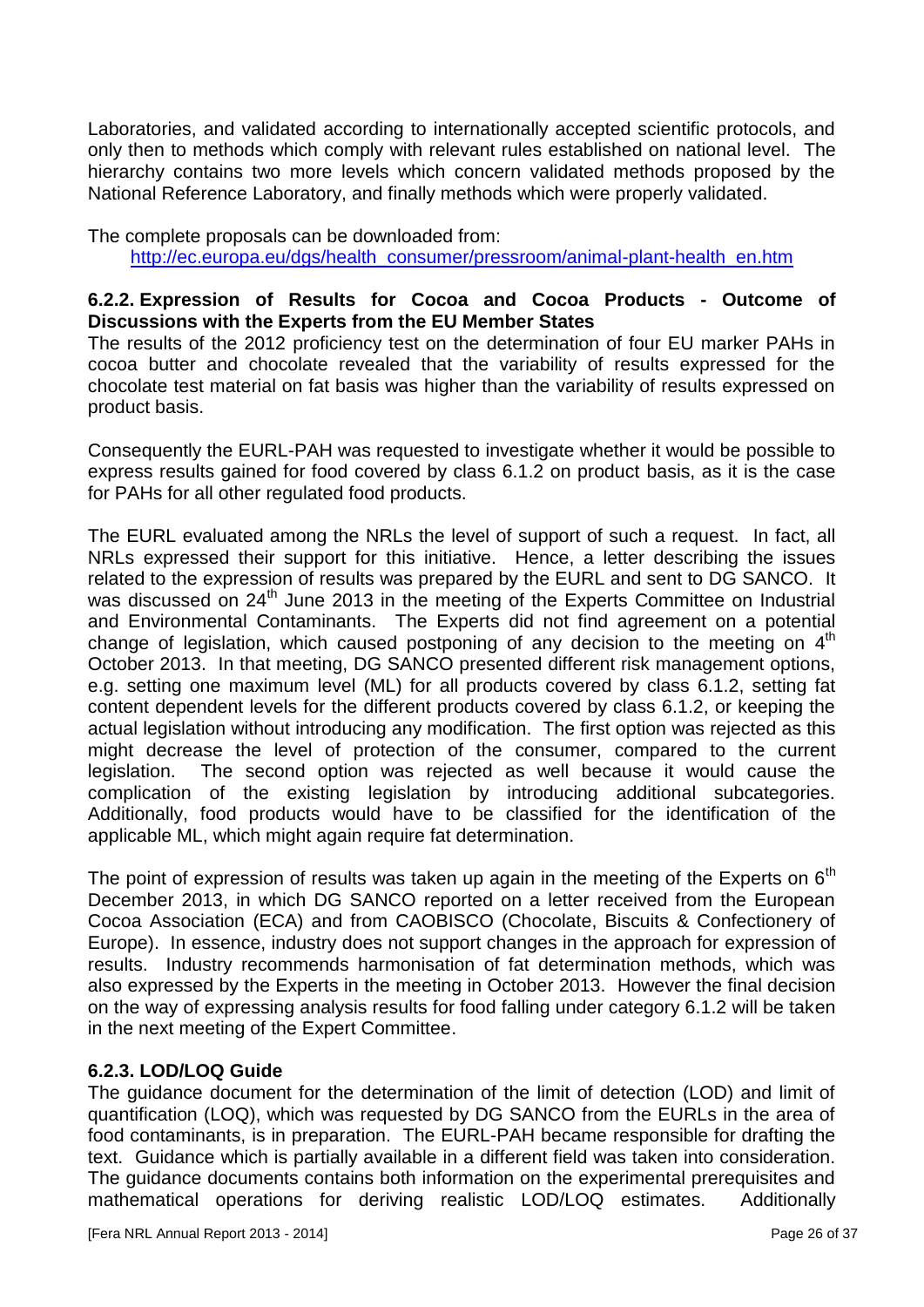development of templates is planned, which can be directly applied for the calculation of the estimates based on a defined experimental setup.

The draft document was sent by the EURL for internal revision. It will be submitted to the other contaminant EURLs. The guidance document will be discussed and upon agreement by the NRLs will be endorsed at the 2014 workshop. The draft document will be distributed to the NRLs in the first quarter of 2014.

#### **6.2.4. Status of Standardisation of Methods for the Determination of PAHs in Food at CEN**

The analysis method for the determination of the four EU marker PAHs in food by GC-MS was submitted to CEN at the beginning of the year. The national standardisation bodies had to comment on the draft standard by the beginning of November 2013. The EURL received and compiled comments. They will be implemented as far as possible. The revised draft standard will be presented to the CEN working group at the beginning of February 2014.

#### **6.2.5. Workshop of the EURL-NRL Network**

This year's workshop was hosted by the Czech Republic's NRL, and took place in Prague on 14<sup>th</sup> & 15<sup>th</sup> May 2013. A brief workshop report was prepared and circulated.

#### **6.2.6. PAHs in Olive Oil 2012 PT**

Fera received the final report for the inter-laboratory comparison study organised by the EURL-PAH on the determination of the 4 EU priority PAHs in olive oil. The target analytes were the 4 EU marker PAHs benz[a]anthracene, benzo[a]pyrene, benzo[b]fluoranthene, and chrysene. Results were reported corrected for recovery and accompanied by the respective measurement uncertainty for the individual PAHs as well as for the sum of the four PAHs.

Fera's performance was satisfactory for this PT.

#### **6.2.7. PAHs in Bivalve Molluscs (ILC-1060) & PAHs in Olive Oil (ILC-1061) 2013**

This year both inter-laboratory comparisons were run at the same time. The target analytes were the 4 EU marker PAHs benz[a]anthracene, benzo[a]pyrene, benzo[b]fluoranthene, and chrysene. Results were reported corrected for recovery and accompanied by the respective measurement uncertainty for the individual PAHs as well as for the sum of the four PAHs. Fera received the final reports for the ILCs, achieving excellent z-scores in both.

#### **6.2.8. Spanish NRL Method Validation Study (MVS)**

The draft standard on the determination of the four EU marker PAHs by HPLC-FD will be subjected to method validation by collaborative trial. Pedro Burdaspal from the Spanish NRL for PAHs is in charge of this project.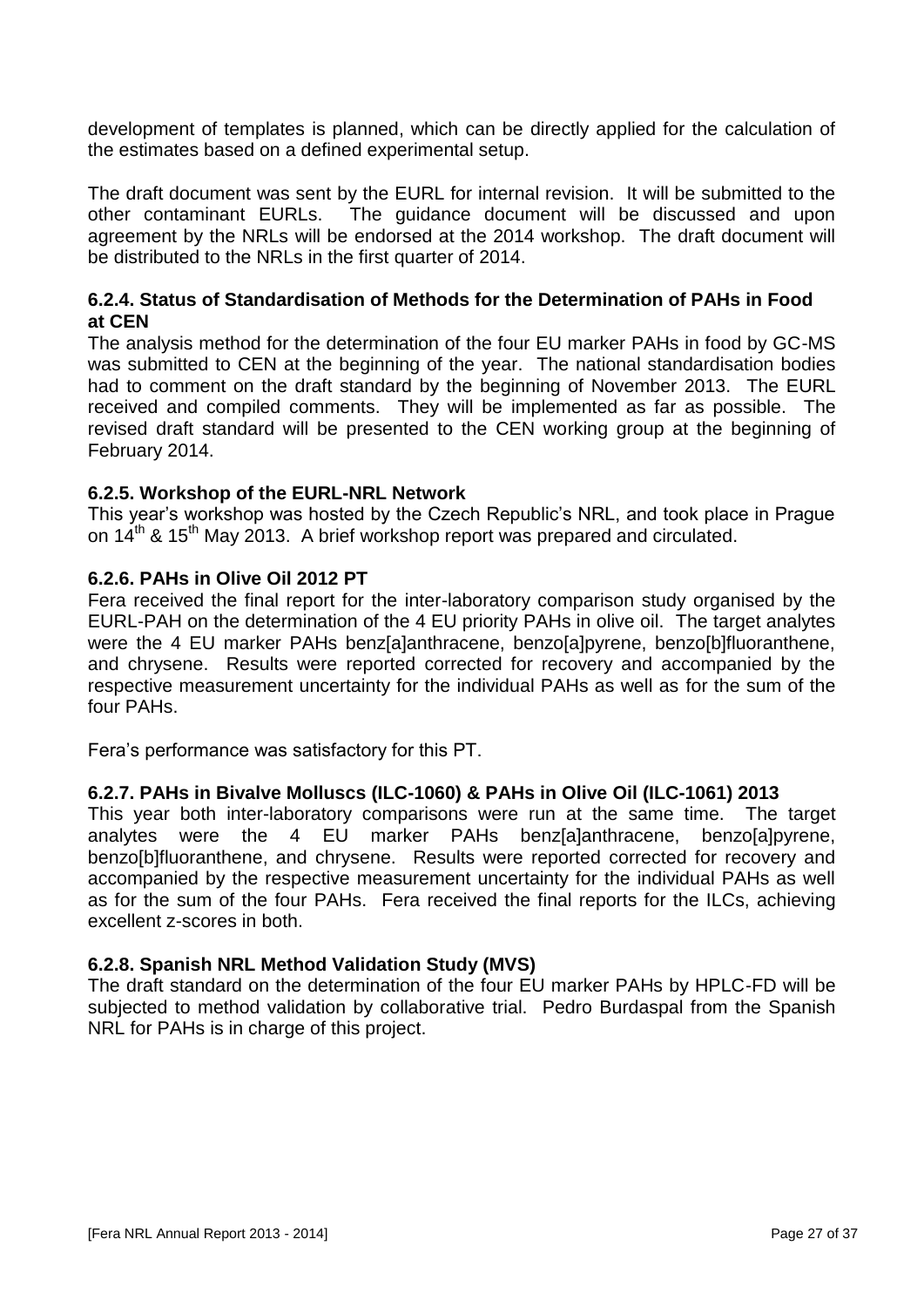# **7. Materials and Articles in Contact with Food NRL (Emma Bradley)**

## 7.1. Introduction

The term materials and articles in contact with food describes any material that may come into contact with a foodstuff, either directly or indirectly. The most obvious example is food packaging but the term also encompasses materials (and articles) used in food processing, transport, preparation and consumption. Any chemical constituents present have the potential to transfer to the foods with which they come into contact. This transfer is known as chemical migration. The migration of chemicals from food contact materials and articles is controlled by EU legislation which has been implemented in the United Kingdom.

## 7.2. Activities of the EURL-NRL Network on Food Contact Materials

Regulation (EC) No 882/2004 on Feed and Food Controls establishes the JRC as the European Union Reference Laboratory for Food Contact Materials (EURL-FCM). The EURL-FCM website can be found at:

[http://ihcp.jrc.ec.europa.eu/our\\_labs/eurl\\_food\\_c\\_m](http://ihcp.jrc.ec.europa.eu/our_labs/eurl_food_c_m)

#### **7.2.1. Contact with the EURL**

The excellent working relationship with the EURL was maintained. Fera staff contributed to the drafting of technical guidelines to support Regulation EU (No) 10/2011 and have participated in workshops and work planning on ceramics hosted by the EURL and DG SANCO.

The current (2014) work programme of the EURL can be found at:

[http://ihcp.jrc.ec.europa.eu/our\\_labs/eurl\\_food\\_c\\_m/european](http://ihcp.jrc.ec.europa.eu/our_labs/eurl_food_c_m/european-network/FCM%20EURL%20Proposal_WP%202014_CS_V3-final.pdf)[network/FCM%20EURL%20Proposal\\_WP%202014\\_CS\\_V3-final.pdf](http://ihcp.jrc.ec.europa.eu/our_labs/eurl_food_c_m/european-network/FCM%20EURL%20Proposal_WP%202014_CS_V3-final.pdf)

#### **7.2.2. Regulations**

Commission Regulation (EU) No 202/2014 amending Regulation (EU) No 10/2011 on plastic materials and articles intended to come into contact with food was published in March 2014. The revised text includes amendments to Table 1 (the Union list of authorised monomers, other starting substances, macromolecules obtained from microbial fermentation, additives and polymer production aids) and Table 2 (Group restriction of substances).

Technical guidelines have been prepared in support of Regulation (EU) No 10/2011 and sent out for comment to the Member States and the National Reference Laboratories.

DG SANCO has proposed amendments to the rules for ceramic materials and articles and work is ongoing to define the new rules.

#### **7.2.3. EURL Plenary Meetings**

Two plenary EURL-NRL network meetings were held in June and November 2013 to discuss the 2013 work programme and to plan the 2014 work programme. Topics covered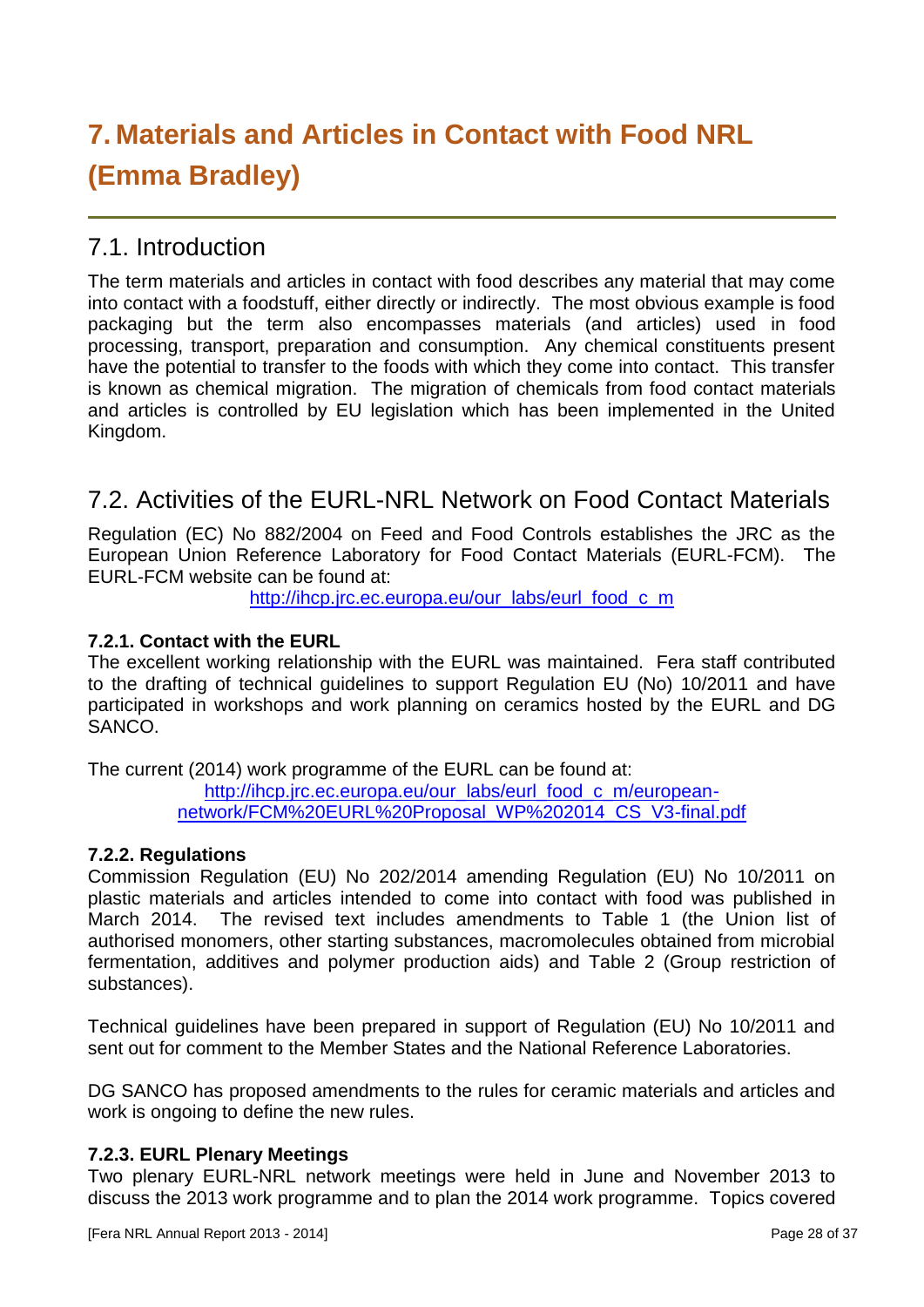included: a presentation of and a discussion on the outcomes of the EURL-FCM PTs carried out in 2013, a review of the deliverables from the 2013 work programme, a discussion on the work carried out on ceramics, how the 2014 work programme will be implemented, the exchange of information between the NRLs as well as an update on the other activities of the EURL and other NRLs.

#### **7.2.4. EURL Meeting - Multi-Analyte Method EURL-FCM Task Force Meeting Under Regulation EU No 10/2011**

It is recognised that it is not possible to develop, validate, ring trial and standardise methods of analysis for every single substance permitted for use in plastic food contact materials and articles. As a result there is a need to develop strategies for the development and validation of more cost-effective multi-analyte methods. A work item was agreed in the 2013 work programme of the EURL to examine strategies to develop a means of prioritising multi-analyte methods. Fera methodology developed in FSA funded surveillance work for the determination of volatile substances was proposed as one possible multi-analyte method. This methodology was written in CEN standard format within CEN/TC194/SC1 in 2007. Additional editorial work is required to finalise the document.

#### **7.2.5. EURL Meeting - Ceramics**

Following on from a workshop hosted by the EURL and European Commission in Brussels in February 2013 at which proposed changes to legislation on ceramics was discussed with industry, NRLs, stakeholders and Member States, several of the NRLs attended a follow up meeting to discuss the technical issues associated with the proposed changes. Discussions concentrated on assessing methods and on devising an experimental project plan to compare migration into the existing simulant (4% aqueous acetic acid) with a potential new simulant (0.5% aqueous citric acid) and into foods, taking into account the repeat use of ceramic articles.

#### **7.2.6. EURL Workshop - Declaration of Compliance (DoC) and Supporting Documentation**

A training workshop on Declaration of Compliance (DoC) and supporting documentation was organised by the EURL. The workshop comprised of a series of presentations in which NRLs and other laboratories presented ongoing work in this area.

#### **7.2.7. EURL Activities - Maintenance of the Databank of Substances and Analytical Methods**

The objectives laid out in the EURL work programme include expanding the databank of substances and methods for the analysis of plastic monomers and additives to include substances and methods for potential migrants from other (i.e. non-plastic) food contact materials. The importance of this databank was assessed by questionnaire and it was agreed that this was a necessary resource required to support official controls. A list of the substances included in the databank and methods for their analysis are provided on the EURL-FCM website at:

[http://ihcp.jrc.ec.europa.eu/our\\_databases/eurl-fcm-ref-coll/reference-substances](http://ihcp.jrc.ec.europa.eu/our_databases/eurl-fcm-ref-coll/reference-substances)

#### **7.2.8. EURL Comparative Trials**

The EURL organised two comparative trials between April 2013 and March 2014. These exercises were carried out to demonstrate that the skills of the NRLs are appropriate for the enforcement of the EU laws on materials and articles in contact with foods.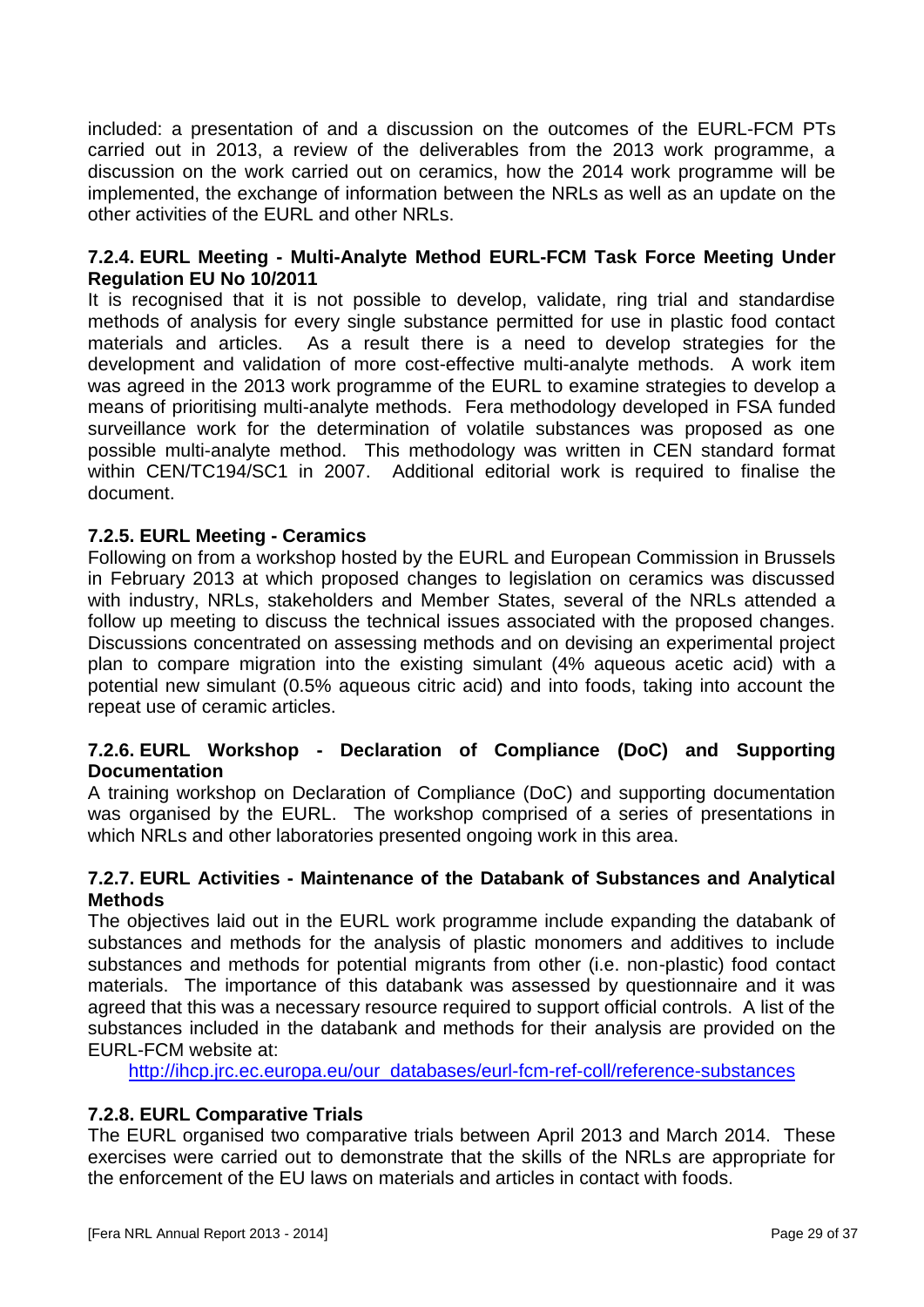Copies of the final reports can be found at:

[http://ihcp.jrc.ec.europa.eu/our\\_labs/eurl\\_food\\_c\\_m/publications/publications#inter](http://ihcp.jrc.ec.europa.eu/our_labs/eurl_food_c_m/publications/publications#inter-laboratory-comparison-exercise)[laboratory-comparison-exercise](http://ihcp.jrc.ec.europa.eu/our_labs/eurl_food_c_m/publications/publications#inter-laboratory-comparison-exercise)

The EURL organised four interlaboratory comparison exercises that were completed in 2013-2014. These were:

- Interlaboratory comparison exercise 2013\_001: comparative testing (PT) on the dry simulant Tenax containing a mystery cocktail of 6 substances
- Interlaboratory comparison exercise 2013\_002: identification of polymeric materials  $\bullet$ of unknown nature
- Interlaboratory comparison exercise 2013\_003: determination of surface contact  $\bullet$ area
- Interlaboratory comparison exercise 2013 004: follow-up of the 2012 exercise on  $\bullet$ the determination of melamine and formaldehyde in 3% acetic acid migration solutions

#### **7.2.9. Interlaboratory Comparison Exercise 2013\_001: Comparative Testing (PT) on the Dry Simulant Tenax Containing a Mystery Cocktail of 6 Substances**

The work carried out in the 2012 ILC on extraction from and migration into Tenax was considered successful but only looked at a limited number of analytes and at one nonpolar extraction solvent. The aim of the 2013 exercise was to further expand the scope of the methodology to more polar substances and more polar extraction solvent(s). The spiked Tenax also contained two unknown substances for the NRLs to identify using analytical screening methodology. This exercise was carried out to provide more data to support the validation of the methodology as well as assessing a laboratory's ability to quantify migrants in Tenax and identify unknowns in migration extracts. Fera did not return results for this exercise. The EURL carried out a study to compare the concentrations measured in different solvent extracts – acetone, ethanol, hexane and methanol were used. Hexane provided satisfactory extraction capacity for all substances except the most polar substance (caprolactam). Acetone was reported to provide satisfactory extraction capacity for all substances except the least polar substance (1-octene). Therefore to ensure complete coverage it was proposed that more than one extraction solvent is necessary. It is foreseen that there will be a follow-up exercise as the results of the quantification were not considered satisfactory (57%). This will be included in the 2014 work programme. The final report can be found at:

[http://publications.jrc.ec.europa.eu/repository/bitstream/111111111/30400/1/jrc87459%20r](http://publications.jrc.ec.europa.eu/repository/bitstream/111111111/30400/1/jrc87459%20report%20ilc001%202013%20tenax_131213-final-pubsy.pdf) [eport%20ilc001%202013%20tenax\\_131213-final-pubsy.pdf](http://publications.jrc.ec.europa.eu/repository/bitstream/111111111/30400/1/jrc87459%20report%20ilc001%202013%20tenax_131213-final-pubsy.pdf)

#### **7.2.10. Interlaboratory Comparison Exercise 2013\_002: Identification of Polymeric Materials of Unknown Nature**

To demonstrate compliance with Regulation EU No 321/2011 restricting bisphenol A use in plastic infant feeding bottles requires the ability to determine the polymer type of the baby bottle. This exercise was planned to test the NRLs abilities to identify the polymer type for a range of plastics that may be used as baby bottles as well as other FCM articles. The analysis and identification could be done by using any analytical technique considered appropriate for the exercise. Fera used FT-IR to determine the polymer type. The final report, which can be found at:

[http://publications.jrc.ec.europa.eu/repository/bitstream/111111111/30401/1/lbna26467enn](http://publications.jrc.ec.europa.eu/repository/bitstream/111111111/30401/1/lbna26467enn.pdf)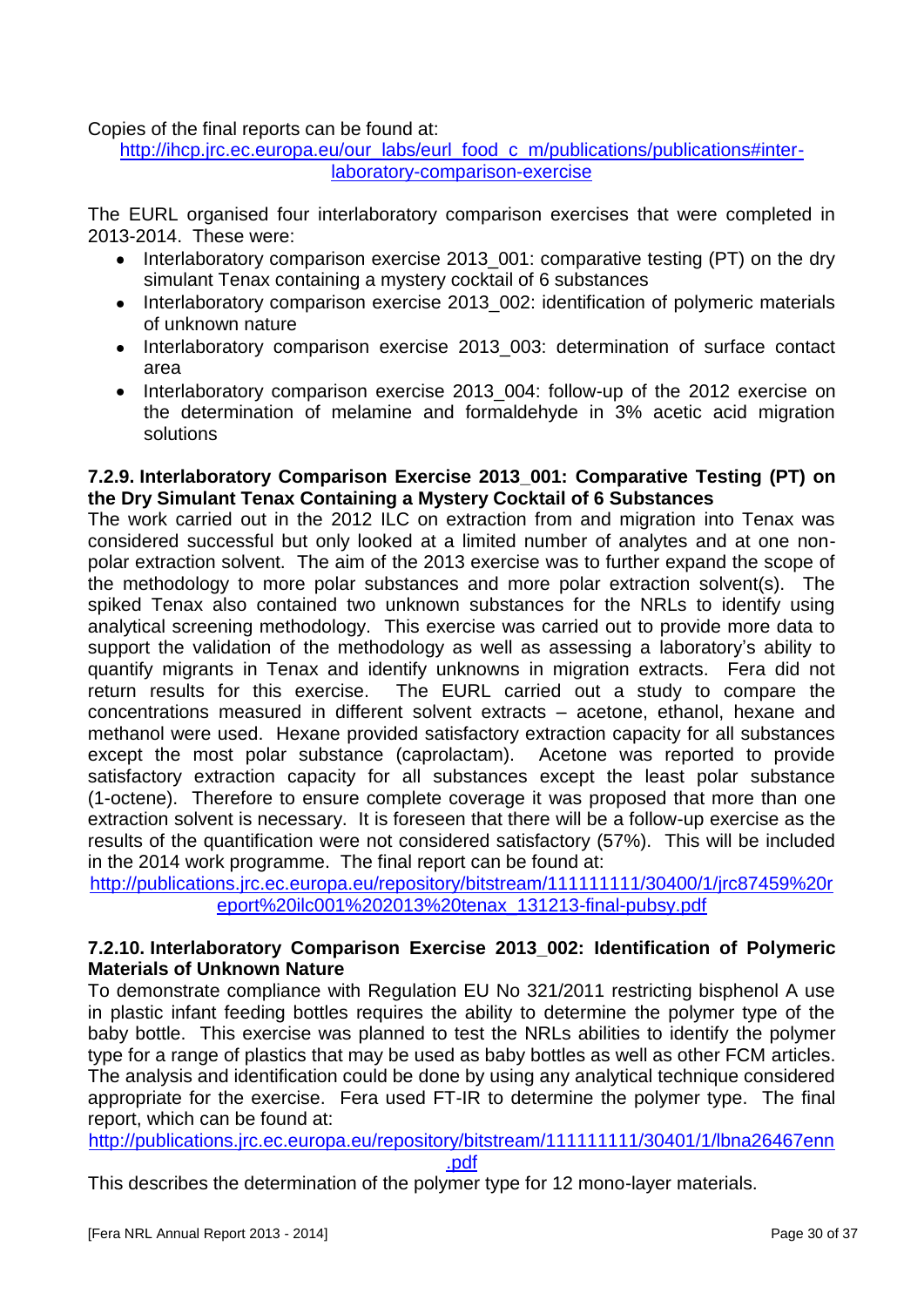Qualitative scores were awarded to allow data interpretation. The scores were:

- $\bullet$  Very good = 2 points = exactly correct;
- Acceptable = 1 point = correct but not exact identification (e.g. reported the polymer as PE rather than LDPE or HDPE);
- $\bullet$  Poor = 0 points = incorrect identification.

Of the 12 mono-layer samples tested Fera scored two points for 10 of the samples and 1 point for the other 2 samples, i.e. all results were considered satisfactory.

#### **7.2.11. Interlaboratory Comparison Exercise (ILC) 2013\_003: Determination of Surface Contact Area**

The 2012 EURL work programme included one ILC on the determination of the concentration of melamine and formaldehyde in migration solutions derived from the exposure of melamineware spoons to the simulant 3% acetic acid. Nineteen volunteer laboratories from the NRL-FCM network participated in an exploratory optional task to determine the contact area of the spoon used to generate the test solutions. The results ranged from contact areas of  $0.73$  to 1.99 dm<sup>2</sup>. When determining compliance of migration from kitchen utensils such as the spoon tested the contact area is considered and therefore determination of the surface area is an integral part of the compliance assessment. ILC 2013\_003 was organised as a follow up to this voluntary test. The NRLs were asked to provide the EURLs with the methods used to determine the surface area and these were compiled and to complete this ILC the NRLs were requested to determine the contact area of five utensils using each of the methods provided to them. Rather than being a proficiency test the aim of this exercise was to establish best practice in determination of the surface area to help to achieve comparability of results across the EU. Of the methods tested calculation of the contact area by breaking the utensils down into geometric shapes, measuring the dimensions of each and calculating the area of each part using conventional mathematical formulae gave the best results. Fera's performance was satisfactory in 29 of the 30 results reported for the determination of the surface area of utensil A to E. The two methods used at Fera to determine surface area involve wrapping the utensil in paper or cutting shapes in paper consistent with the contact surface and comparing the weight of the areas cut with the weight of a known area of the paper. All of the z-scores for the two Fera methods were satisfactory. The final report can be found at: [http://publications.jrc.ec.europa.eu/repository/bitstream/111111111/30398/1/jrc87418%20](http://publications.jrc.ec.europa.eu/repository/bitstream/111111111/30398/1/jrc87418%20%20fcm%20eurl%20ilc03%202013%20final%20report-rev.pdf) [%20fcm%20eurl%20ilc03%202013%20final%20report-rev.pdf](http://publications.jrc.ec.europa.eu/repository/bitstream/111111111/30398/1/jrc87418%20%20fcm%20eurl%20ilc03%202013%20final%20report-rev.pdf)

#### **7.2.12. Interlaboratory Comparison Exercise 2013\_004: Follow-up of the 2012 Exercise on the Determination of Melamine and Formaldehyde in 3% Acetic Acid Migration Solutions**

Several laboratories obtained unsatisfactory results in the 2012 interlaboratory comparison exercise on the determination of melamine and formaldehyde in 3% acetic acid. In general results were satisfactory at low (< 15 mg/kg) concentrations but not at high concentrations and so a follow-up exercise was carried out to establish the cause. Two errors were identified, one due to dilution prior to analysis rather than at the start of the experiment, i.e. before derivatisation and for others because they were measuring a concentration above 15 mg/kg in which the method was found to underestimate the concentration due to lack of linearity of the standards at these concentrations. Performance was improved in the follow-up exercise and the 88% success rate of the laboratories that took part was considered satisfactory. The final report can be found at: [http://publications.jrc.ec.europa.eu/repository/bitstream/111111111/30254/1/lbna26206enn](http://publications.jrc.ec.europa.eu/repository/bitstream/111111111/30254/1/lbna26206enn.pdf)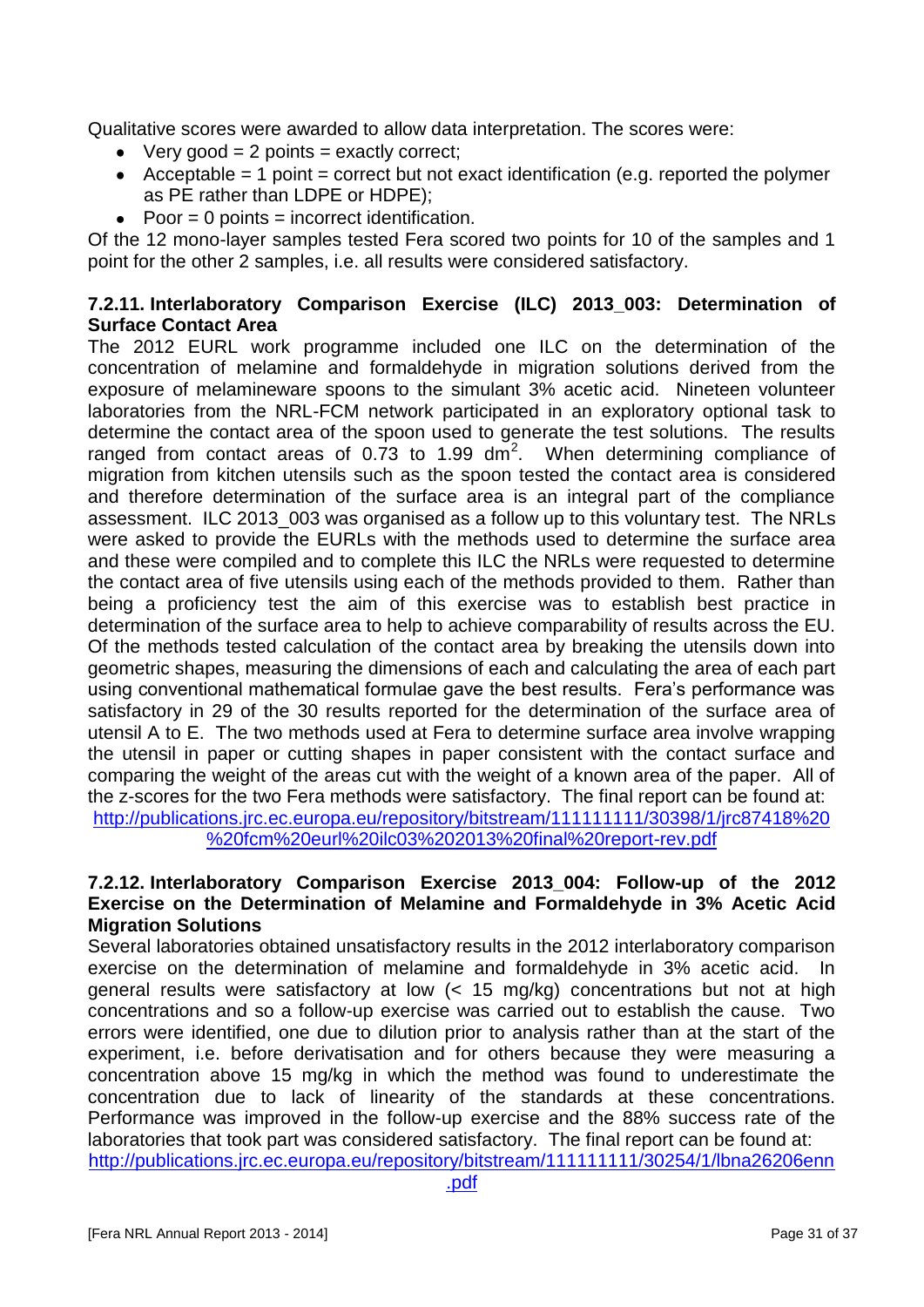#### **7.2.13. Other PT - SCHEMA 30 04. Migration of Cd and Pb from Ceramics**

Fera participated in a SCHEMA 30 04 proficiency test (PT) to determine the migration of Cd and Pb from ceramics. The laboratories received four ceramic articles and one simulant solution containing cadmium and lead (in acetic acid 4%). Samples were received in June 2013 and reported in July 2013. In total fifty five laboratories returned results. As mentioned in section 4.2.4, the FCM-NRL at Fera conducted the migration exposures of the ceramic articles to the simulant and the heavy metal NRL analysed the simulant samples for Cd and Pb. The Fera z-scores were satisfactory for Cd and Pb in simulant solutions and migrating from ceramic ware. Notably, the distribution of results for the migration of Cd fell into two distinct groups. The submitted results and homogeneity data showed the same feature. This highlights the difficulty in obtaining homogeneous articles for migration test purposes.

## 7.3. Contact with Other NRLs

#### **7.3.1. Advice**

The following advice/support was given to the other NRLs during the reporting period:

- Provision of methodology for the determination of photoinitiators to NRL Sweden.
- Provision of methodology for the determination of antioxidants to NRL Germany.
- Provision of information to NRL France on irradiation Regulations in the UK.

## 7.4. Contact with the Competent Authority

#### **7.4.1. Advice**

The following advice/support was given to the Competent Authority during the reporting period:

- Provision of advice on the calculation of the overall migration from caps applied to glass jars.
- Liaison with FSA regarding testing migration from stainless steel and developments within the Council of Europe for dissemination to OCLs.
- A meeting was held between the FSA leads on food contact materials and articles and Fera. Topics discussed included: Mineral Oil Hydrocarbons – German legislation, future work, proposed changed to the ceramics legislation, a discussion on future work activities and priorities, FACET project conclusions and status of the software as well as the final report and FSIS of a survey carried out on selected trace elements in food packaged in aluminium.
- Provision of advice to FSA NI regarding the Council of Europe metals and alloys guidelines.
- Provision of information to FSA on OCL capability for testing nylon kitchenware and formaldehyde from melamineware.
- Provision of information to the FSA to aid the completion of document "Consultation  $\bullet$ on task to provide analytical methods and calibration standards by the European Reference Laboratory for Food Contact Materials".
- Provision of information to the FSA on ceramics sample distribution for EURL testing.
- Provision of advice to FSA on thermoplastic elastomers.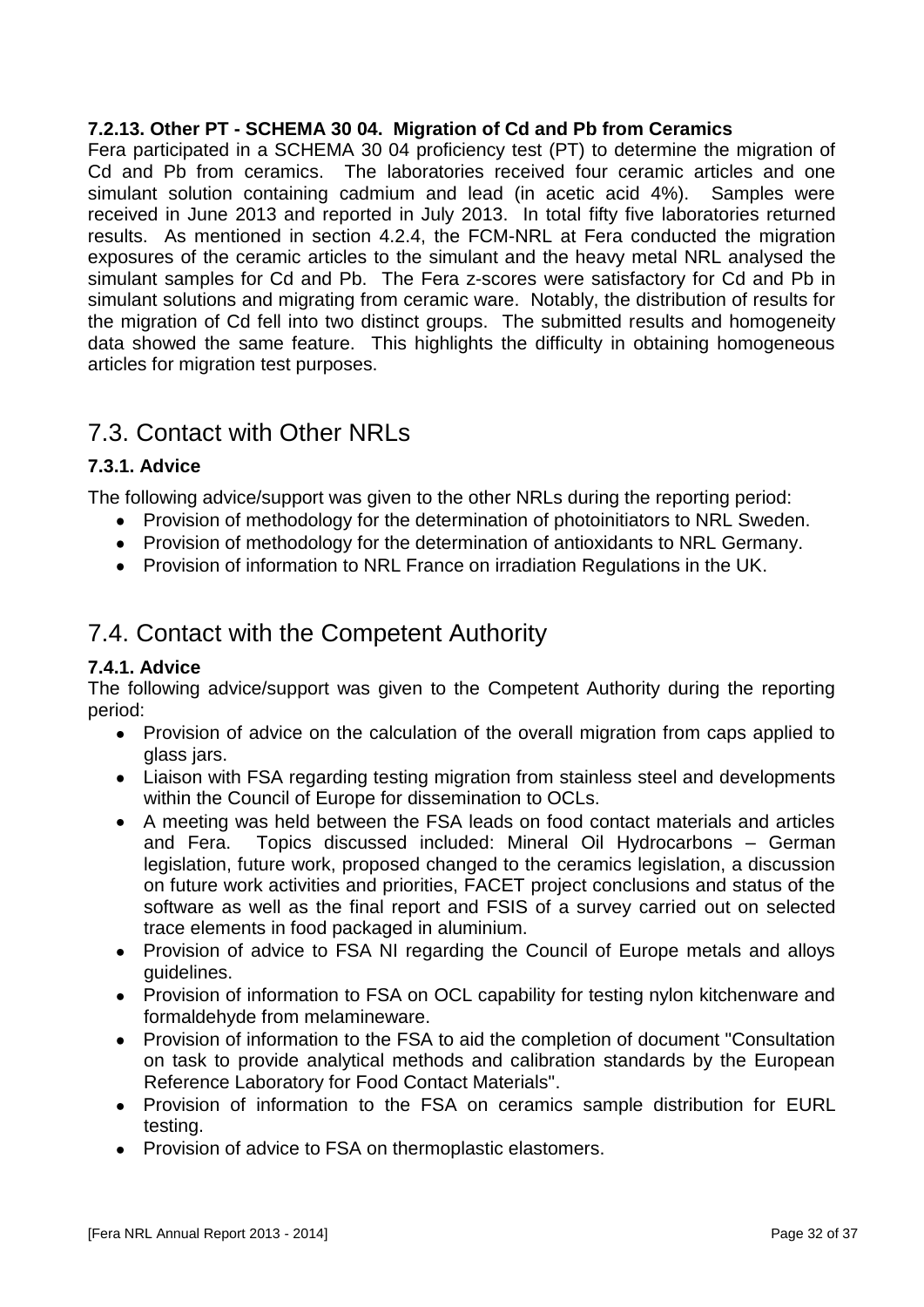## 7.5. Supporting the UK Official Control Laboratories

#### **7.5.1. Training: Food Contact Materials and Articles Workshop**

A one day Food Contact Materials and Articles Workshop was held at Fera on 20<sup>th</sup> February 2014. There were seven delegates from Public Analyst Laboratories. Speakers were present from different organisations including the Food Standards Agency, the Laboratory of the Government Chemist and Fera. The agenda for the day included presentations entitled:

- Overview of FCM activities including current status of non-harmonised areas
- Enforcement of Regulation (EU) No 10/2011
- Government Chemist Programme
- Declaration of Compliance
- EURL update
- Question and answer session

The presentations given at the Training Workshop have been made available to all of the OCLS via the APA website.

#### **7.5.2. Advice**

The following advice/support was given to the OCLs during the reporting period:

- Provision of advice on interpretation of Regulation (EU) No 10/2011 with respect to repeat use testing for determination of compliance for primary aromatic amine (PAA) migration
- Provision of advice on metal migration from stainless steel
- Provision of advice on overall and specific migration testing from laminated films
- Provision of advice on test conditions for gloves
- Provision of advice on test conditions for melamineware
- Provision of advice on PAA methodology
- Provision of advice on testing sets of utensils with respect to the FSA sampling guidance for the nationally coordinated food sampling programme 2013-14
- Provision of advice on monomer migration methodology
- Provision of advice on PAA test conditions
- Provision of advice on migration testing of lava stones used for cooking steak etc.

#### **7.5.3. Information**

- Provision of ILC01 2012 report on Formaldehyde and Melamine in 3% acetic acid migration solution, to participating OCLs
- Provision of ILC 2013 003: determination of surface contact area report to participating OCLs
- Provision of Technical Guidelines for migration testing document for comment

#### **7.5.4. Support**

Collection of sample from an OCL as contingency to ensure on time delivery of primary aromatic amine migration results following their instrument breakdown. The issue was resolved in time and so no analysis by Fera was required.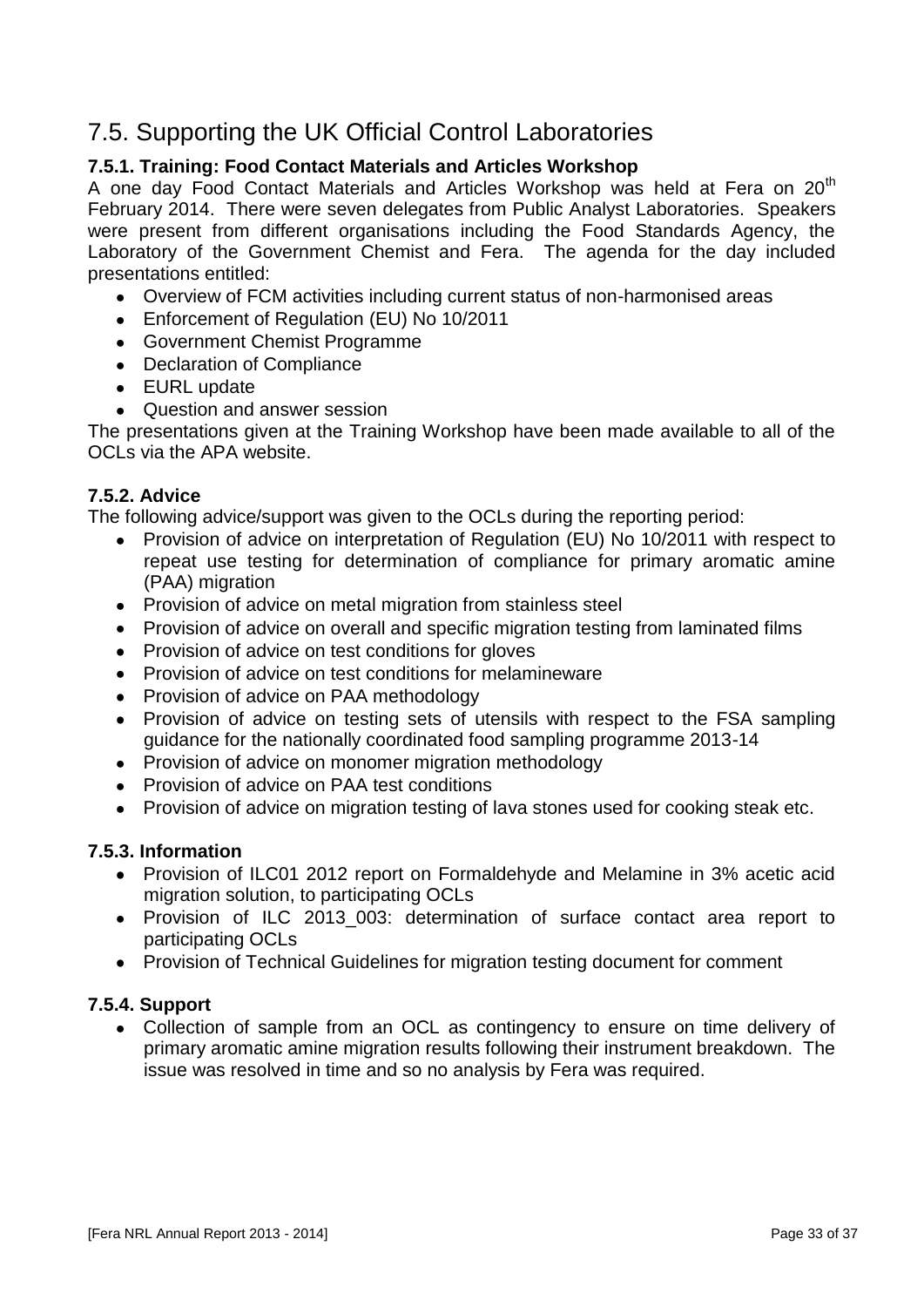## **Appendix 1: EURL Contact Information**

| Contaminant                          | <b>EURL</b>                                                                                                                                                                                                                                                                                                                                                                     |
|--------------------------------------|---------------------------------------------------------------------------------------------------------------------------------------------------------------------------------------------------------------------------------------------------------------------------------------------------------------------------------------------------------------------------------|
| Mycotoxins                           | <b>European Union Reference Laboratory for Mycotoxins</b><br><b>European Commission</b><br><b>Joint Research Centre</b><br>Institute for Reference Materials and Measurements<br>Retieseweg 111<br>B-2440 Geel, Belgium<br>Tel.: +32 (0)14 571 229<br>Fax: +32 (0)14 571 783<br>Operating Manager: Jörg Stroka<br>E-mail: JRC-IRMM-EURL-MYCOTOX@ec.europa.eu                    |
| Heavy Metals in                      | <b>European Union Reference Laboratory for Heavy Metals in</b>                                                                                                                                                                                                                                                                                                                  |
| Feed and Food                        | <b>Feed and Food</b><br><b>European Commission</b><br><b>Joint Research Centre</b><br>Institute for Reference Materials and Measurements<br>Retieseweg 111<br>B-2440 Geel, Belgium<br>Tel.: +32 (0)14 571 252<br>Fax: +32 (0)14 571 865                                                                                                                                         |
|                                      | Operating Manager: Beatriz De la Calle<br>Piotr Robouch (From 1 <sup>st</sup> January 2013)                                                                                                                                                                                                                                                                                     |
|                                      | E-mail: JRC-IRMM-EURL-HEAVY-METALS@ec.europa.eu                                                                                                                                                                                                                                                                                                                                 |
| Dioxins and PCBs in<br>Feed and Food | <b>European Union Reference Laboratory for Dioxins and PCBs</b><br>in Feed and Food<br>c/o State Institute for Chemical and Veterinary Analysis of Food<br><b>Bissierstrasse 5</b><br>D-79114 Freiburg - Germany<br>Tel.: +49 761 8855 500<br>Fax: +49 761 8855 100<br><b>Dr. Rainer Malisch</b><br>Dr. Johannes Haedrich<br>Dr. Alexander Kotz<br>E-mail: info@crl-freiburg.eu |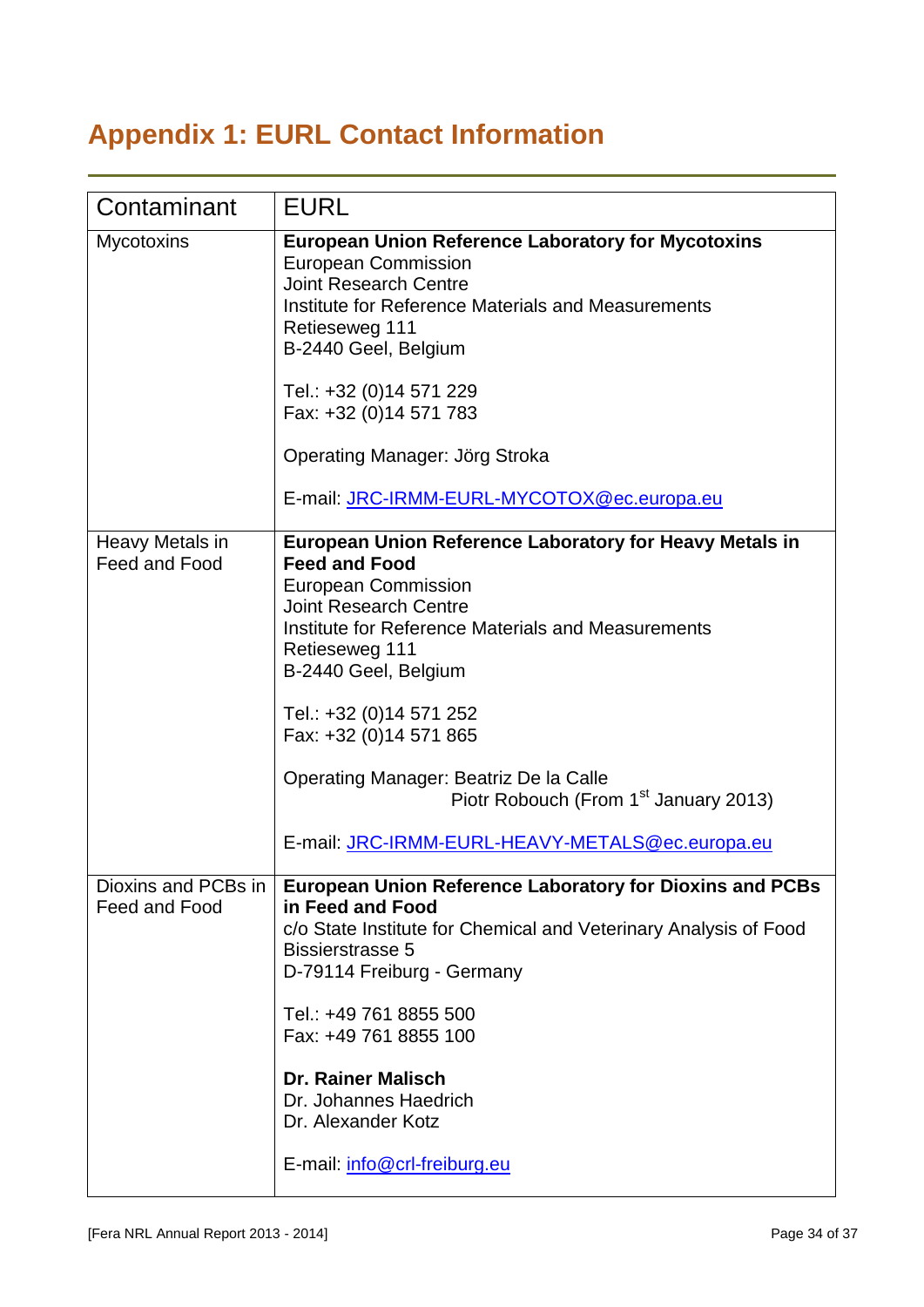| Contaminant                                              | <b>EURL</b>                                                                                                                                                                                                                                                                                                                                                                                                                                                 |
|----------------------------------------------------------|-------------------------------------------------------------------------------------------------------------------------------------------------------------------------------------------------------------------------------------------------------------------------------------------------------------------------------------------------------------------------------------------------------------------------------------------------------------|
| Polycyclic Aromatic<br>Hydrocarbons -<br><b>PAHs</b>     | <b>European Union Reference Laboratory for Polycyclic</b><br><b>Aromatic Hydrocarbons</b><br><b>European Commission</b><br><b>Joint Research Centre</b><br>Institute for Reference Materials and Measurements<br>Retieseweg 111<br>B-2440 Geel, Belgium<br>Tel.: +32 (0)14 571 320<br>Fax: +32 (0)14 571 783<br><b>Operating Manager: Thomas Wenzl</b><br>E-mail: JRC-IRMM-EURL-PAH@ec.europa.eu                                                            |
| Materials and<br><b>Articles in Contact</b><br>with Food | <b>European Union Reference Laboratory for Food Contact</b><br><b>Materials</b><br><b>European Commission</b><br><b>Joint Research Centre</b><br>Institute for Health and Consumer Protection<br><b>Food Contact Materials Group</b><br><b>TP 260</b><br>Via E. Fermi 2749<br>I-21027 Ispra (VA)<br>Italy<br>Tel.: +39 0332 785889<br>Fax: +39 0332 785707<br><b>Operating Manager: Dr Catherine Simoneau</b><br>E-mail: JRC-IHCP-EURL-FCM@jrc.ec.europa.eu |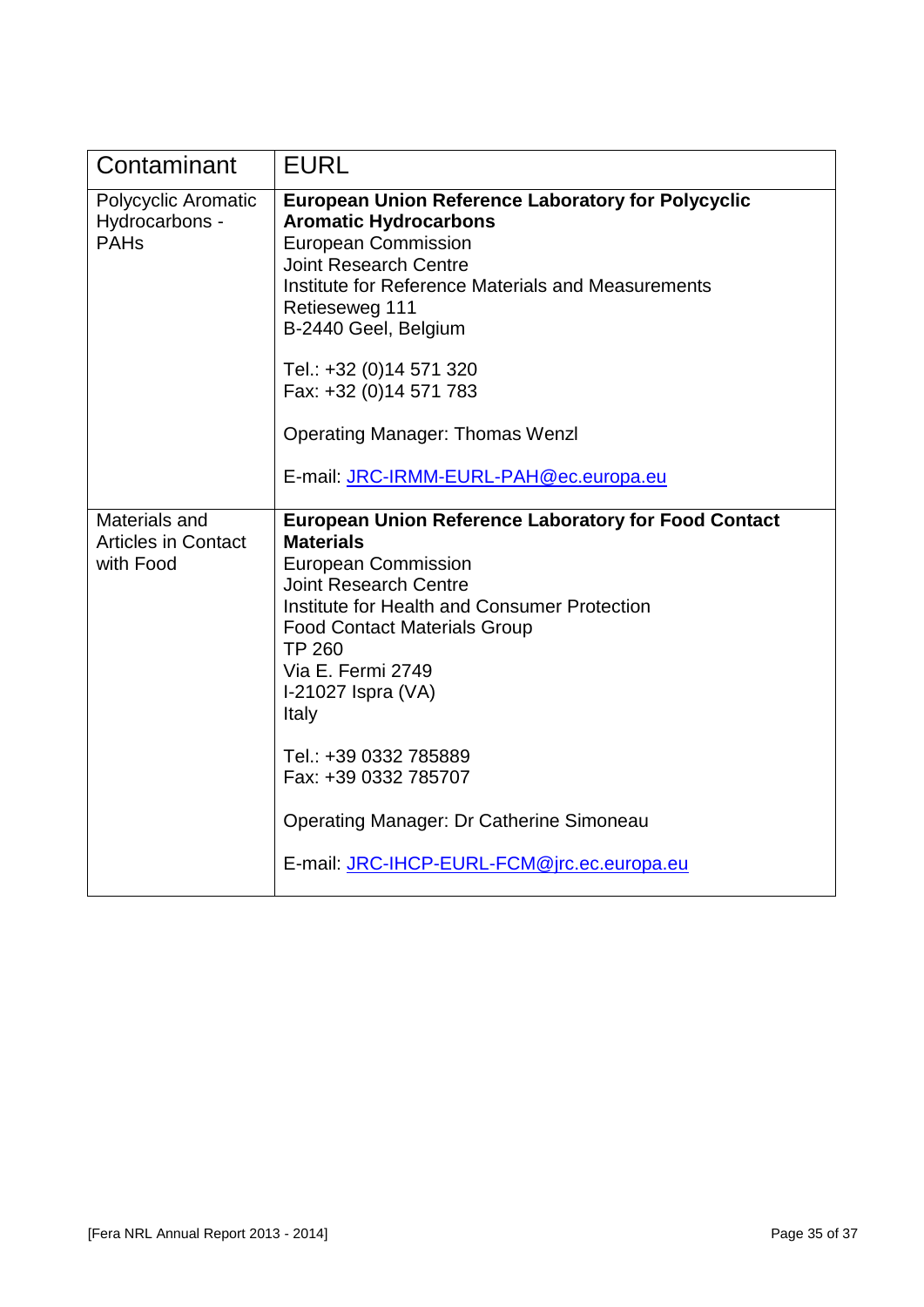# **Appendix 2: Fera NRL Contact Information**

| Area                                                         | <b>Name and Contact Details</b>                                                                |
|--------------------------------------------------------------|------------------------------------------------------------------------------------------------|
| General enquiries<br>and information                         | <b>Food and Environment Research Agency</b><br><b>Sand Hutton</b><br>York<br><b>YO41 1LZ</b>   |
|                                                              | Tel: +44 (0)1904 462000<br>Fax: +44 (0)1904 462111                                             |
|                                                              | Website:<br>http://fera.co.uk/food/nationalReferenceLaboratory/<br>E-mail: nrl@fera.gsi.gov.uk |
| Head<br><b>NRL Chemical</b><br>Safety in Food and<br>Feed    | <b>Susan MacDonald</b>                                                                         |
|                                                              | Tel: +44 (0)1904 462558<br>E-mail: susan.macdonald@fera.gsi.gov.uk                             |
| Mycotoxins in Food<br>and Feed NRL                           | Susan MacDonald (as above)                                                                     |
| Heavy Metals in<br>Food and Feed NRL                         | <b>Malcolm Baxter</b><br>Tel: +44 (0)1904 462667<br>E-mail: malcolm.baxter@fera.gsi.gov.uk     |
| Dioxins and PCBs in<br>Feed and Food NRL                     | <b>Martin Rose</b><br>Tel: +44 (0)1904 462655<br>E-mail: martin.rose@fera.gsi.gov.uk           |
| Polycyclic Aromatic<br><b>Hydrocarbons NRL</b>               | Joe Holland<br>Tel: +44 (0)1904 462230<br>E-mail: joe.holland@fera.gsi.gov.uk                  |
| Materials and<br><b>Articles in Contact</b><br>with Food NRL | <b>Emma Bradley</b><br>Tel: +44 (0)1904 462604<br>E-mail: emma.bradley@fera.gsi.gov.uk         |